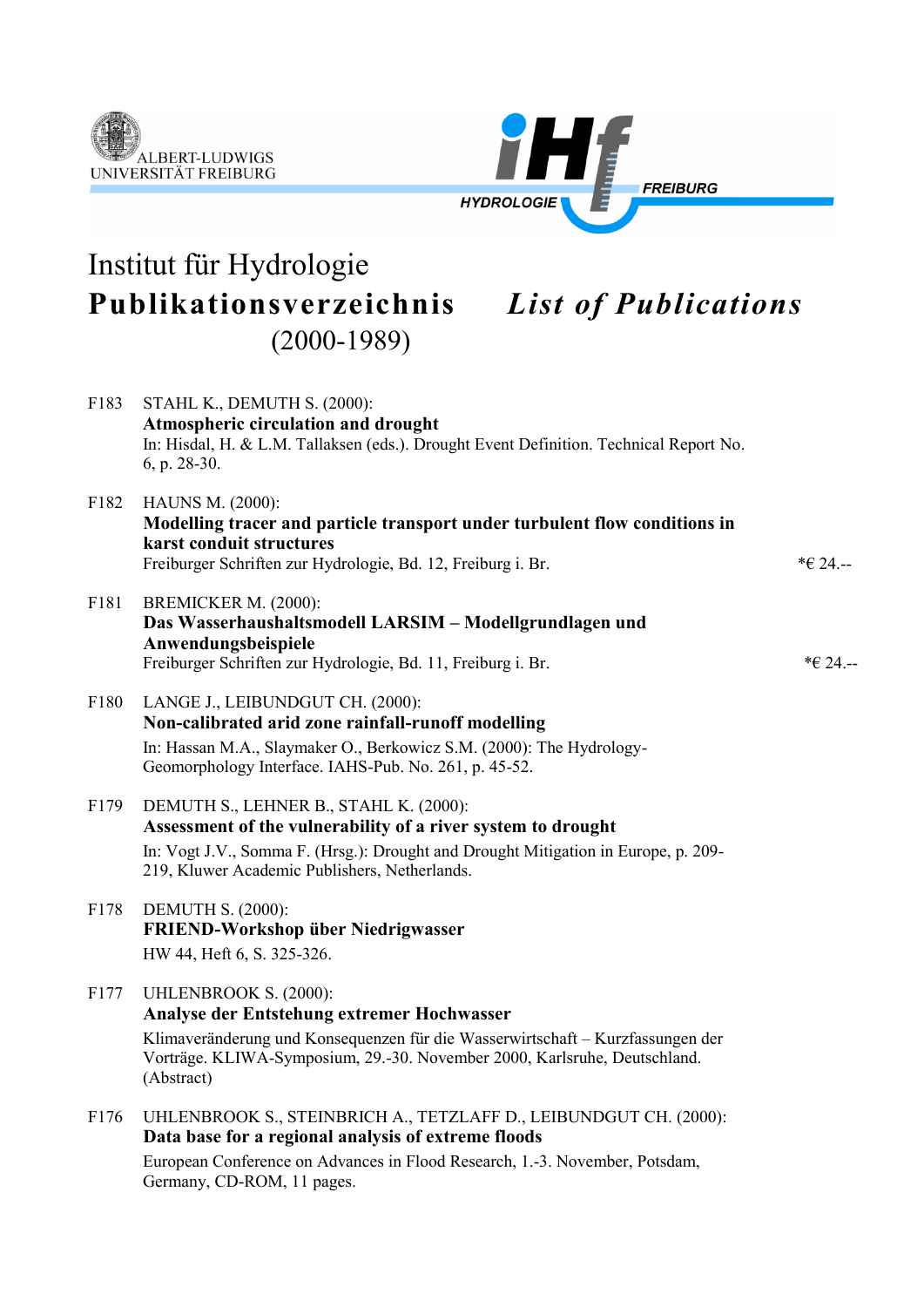F175 LEIBUNDGUT CH., UHLENBROOK S., Mc DONELL J. (2000): **Runoff Generation and Implications for River Modelling – Book of Abstracts**

International Workshop, 09.-12. October 2000, Freiburg, Germany, 56 pages.

- F174 SCHUDEL P., LANGE J., LEIBUNDGUT CH. (2000): **Karstquellen im Einzugsgebiet des Weigistbachs** gwa Jhrg. 80, 11/2000, S. 807-812.
- F173 ARMBRUSTER V., LEIBUNDGUT CH., MENZEL L. (2000): **Modellierung der detaillierten Grundwasserneubildung im Lockergestein mit einem SVAT-Modell**

Wasser & Boden, 52/11, p. 24- 28, Blackwell Wissenschafts-Verlag, Berlin.

F172 HILDEBRAND A., EISELE M., SCHNEIDER P., LEIBUNDGUT CH. (2000): **Das neue Bewertungsverfahren Hydrologische Güte**

In: ATV-DVWK: Gewässerlandschaften - Aquatic Landscapes-Tagungsband Teil II, 9. Magdeburger Gewässerschutzseminar - River Basin Management , ATV-DVWK-Schriftenreihe 22. Hennef.

F171 HUSARY S., LANGE J., LEIBUNDGUT CH., HASSAN M.A., NATIV R., SCHICK A.P. (2000):

**A trilateral research on the impact of urbanization on different hydrological aspects in the vicinity of Ramallah**

In: Water & Environment, Palestinian Hydrology Group, fourth issue, p 36-39.

F170 UHLENBROOK S., LEIBUNDGUT CH. (2000): **Monitoring and modelling of water quantity and chemistry to identify runoff processes in a mountainous basin**

In: N.E.C. Verhoest, Y.J.P. Van Herpe, F.P. De Troch, 2000: Monitoring and Modelling Catchment Water Quantity and Quality, ERB-Conference, 27.-29.9.2000, Ghent, Belgium, Book of Abstracts, 147-149.

- F169 LANGE J., LEIBUNDGUT CH., SCHICK A.P. (2000): **The importance of single events in arid zone rainfall-runoff modelling**  Phys. Chem. Earth (B), Vol. 25, No. 7-8, Elsevier Science Ltd., p. 673-677.
- F168 HEINRICH B., LEIBUNDGUT CH. (2000): **WaBoA – Wasser- und Bodenatlas Baden-Württemberg**

In: Beiträge zum internationalen Workshop "GIS-gestützte hydrologische Kartenwerke in Mitteleuropa" vom 12.-14.10.1999 in Koblenz, Bundesanstalt für Gewässerkunde, S. 159-164.

F167 KERN F-J. (2000):

### **Von GIS-Daten zu qualitative hochwertigen Karten – Rechnergestützte Kartographie am Beispiel des HAD**

In: Beiträge zum internationalen Workshop "GIS-gestützte hydrologische Kartenwerke in Mitteleuropa" vom 12.-14.10.1999 in Koblenz, Bundesanstalt für Gewässerkunde, S. 166-169.

F166 UHLENBROOK S., LEIBUNDGUT CH. (2000):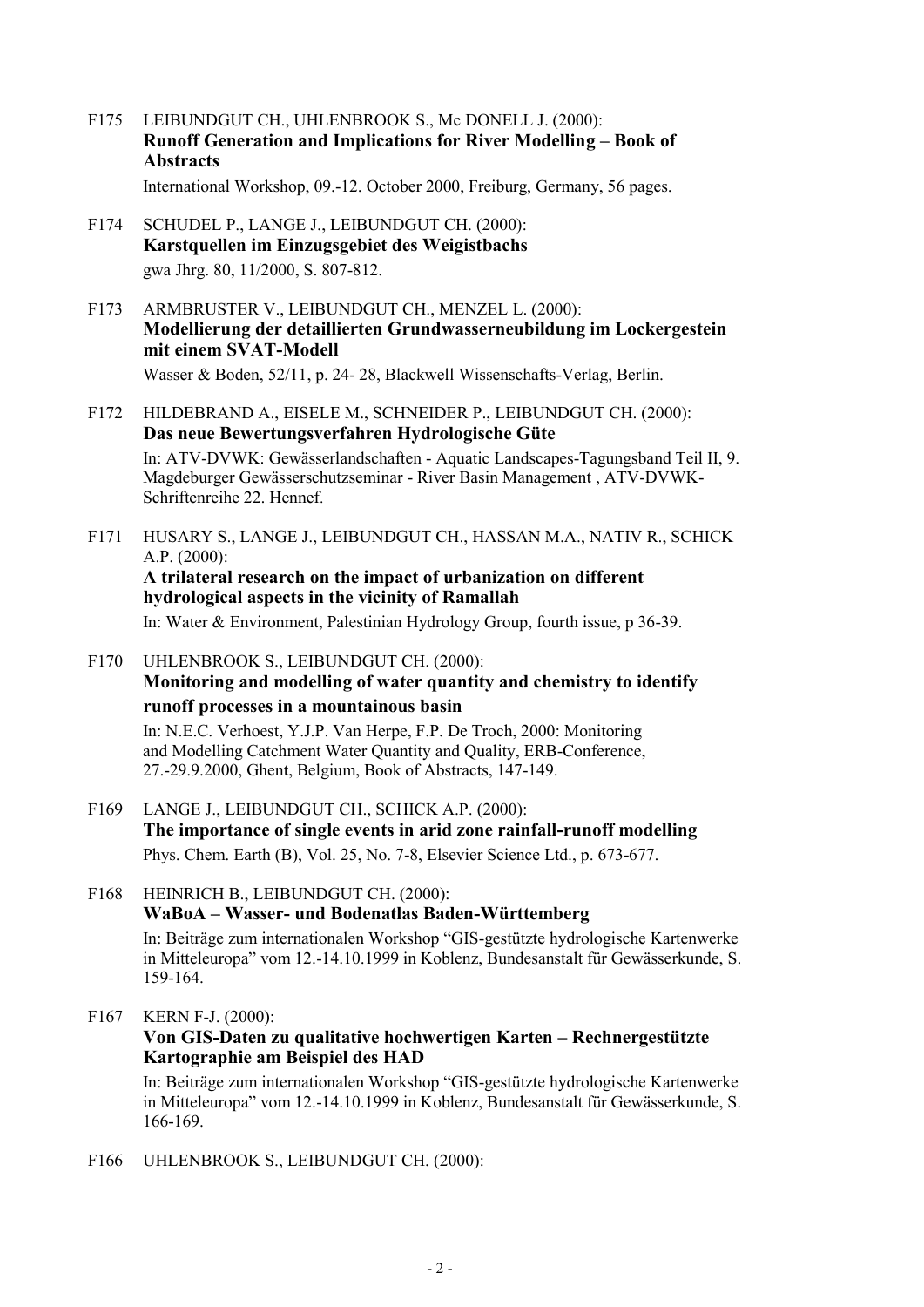### **Development and validation of a process oriented catchment model based on dominating runoff generation processes**

Phys. Chem. Earth (B), Vol. 25, No. 7-8, Elsevier Science Ltd., p. 653-657.

- F165 REES D., DEMUTH S. (2000): **The application of modern information system technology in the European FRIEND project** 
	- Moderne Hydrologische Informationssysteme, Wasser & Boden 52 (13), S. p-13.
- F164 HISDAL H., STAHL K., TALLAKSEN L.M., DEMUTH S. (2000): **Have drougths in Europe become severe or frequent?** Extended abstract in: Vannforskning i Norge 2000, Report No. 9, Norwegian Hydrological Council, Oslo, p. 9.
- F163 HISDAL H., STAHL K., TALLAKSEN L.M., DEMUTH S. (2000): **Forekommer tørke i Europa hyppigere og har tørkene blitt mer alvorlige?** Theme article in the Norwegian Hydrological Monthly Report, February 2000. Norwegian Water Resources and Energy Directorate, Oslo, p. 42.
- F162 DEMUTH S. (2000): **ARIDE – Assessment of the Regional Impact of Droughts in Europe** In: European Climate Science Conference, Vienna 19-23 Oct. 1998. Proceedings CD-ROM. Austrian Federal Ministry of Science and Transport.
- F161 BRODERSEN CH., POHL S., LINDENLAUB M., LEIBUNDGUT CH., V. WILPERT K. (2000): **Influence of vegetation structure on isotope content of throughfall and soil water**

Hydrological Processes 14, p. 1439-1448.

F160 KOENIGER P., LEIBUNDGUT CH., LOHNER R.D. (2000): **Isotope study of surface water seepage during a flood event in the Upper Rhine Valley**

Proceedings of the TraM'2000 Conference – Poster and Papers, Liège, Belgium, May 2000. University of Liège, p. 122-127.

F159 SAMBALE CH., PESCHKE G., UHLENBROOK S., LEIBUNDGUT CH., MARKERT B. (2000): **Simulation of vertical water flow and bromide transport under temporarily very dry soil conditions**  Proceedings of the TraM'2000 Conference, Liège, Belgium, May 2000. IAHS Publ. No. 262, p. 339-345.

- F158 UHLENBROOK S., LEIBUNDGUT CH., MALOSZEWSKI P. (2000): **Natural tracers for investigating residence times, runoff components and validation of a rainfall-runoff model**  Proceedings of the TraM'2000 Conference, Liège, Belgium, May 2000. IAHS Publ. No. 262, p.465-471.
- F157 UHLENBROOK S. (2000): **Delineation of zones with the same dominating runoff generation processes based on experimental investigations and field mapping**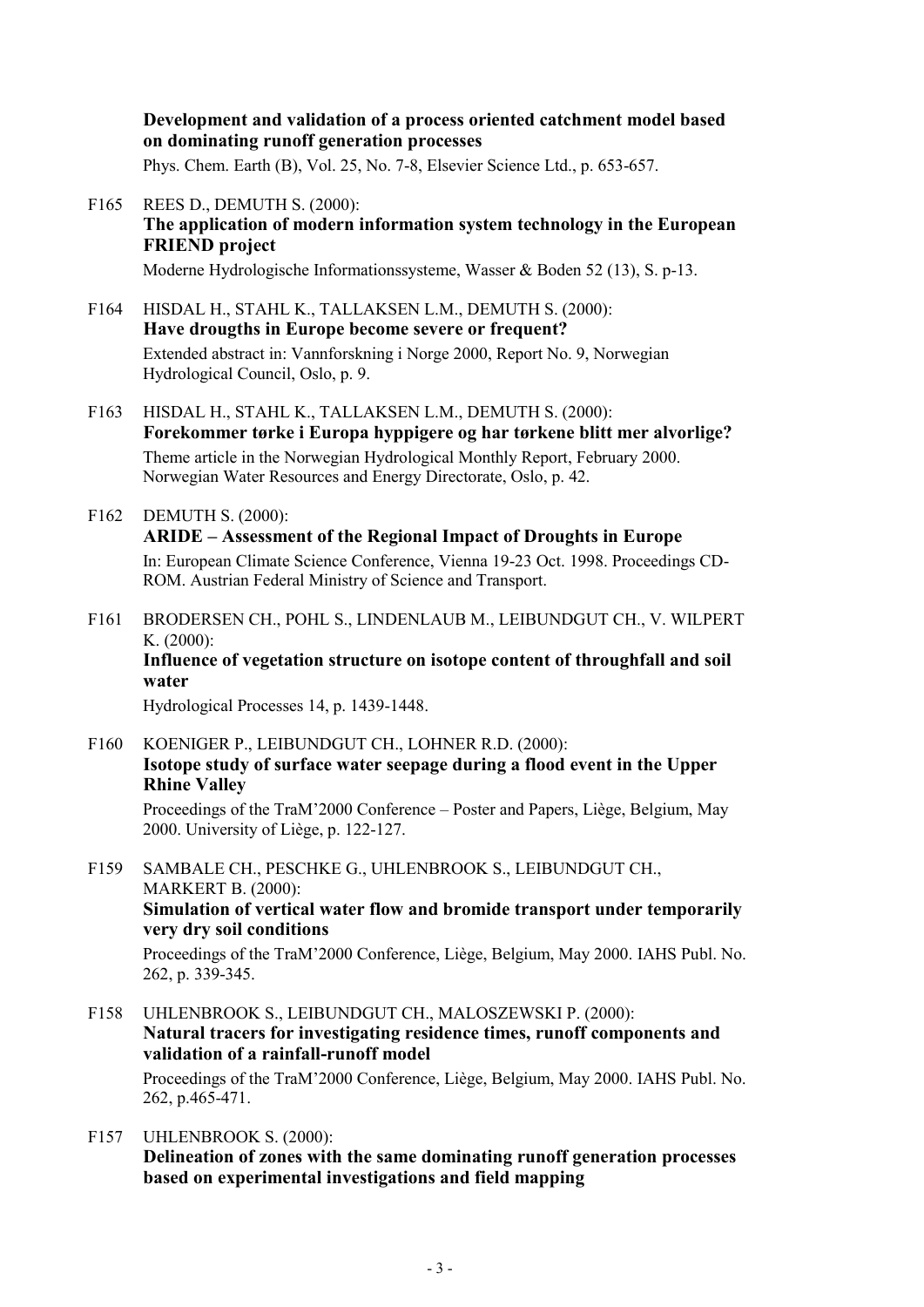Annales Geophysicae, Volume 2, 25th General Assembly EGS, 25.-29.4.2000.

- F156 UHLENBROOK S., LEIBUNDGUT CH. (2000): **Process-oriented catchment modelling and multiple-response validation** International Francqui Chair Workshop, K. Beven (Editor): Future of distributed hydrological modelling. Leuven, April 12-15th 2000.
- F155 HOEG S., UHLENBROOK S., LEIBUNDGUT CH. (2000): **Hydrograph separation in a mountainous catchment – combining hydrochemical and isotopic tracers**  Hydrological Processes, 14, 7, p. 1199-1216.
- F154 SEIBERT J., UHLENBROOK S., LEIBUNDGUT CH., HALLDIN S. (2000): **Multiscale Calibration and Validation of a Conceptual Rainfall-Runoff Model**

Phys. Chem. Earth (B), Vol. 25, No. 1, p. 59-64. Elsevier Science Ltd.

F153 KERN F.-J., LEIBUNDGUT CH., BUSSKAMP R., LIEBSCHER H.-J. (2000): **Hydrologischer Atlas von Deutschland**

3. Workshop Hypermedia im Umweltschutz, Ulm 2000. Hrsg.: Tochtermann K. und W.-F. Riekert, S. 289-295.

- F152 HEINRICH B., LEIBUNDGUT CH. (2000): **Wasser- und Bodenatlas Baden-Württemberg** 3. Workshop Hypermedia im Umweltschutz, Ulm 2000. Hrsg.: Tochtermann K. und W.-F. Riekert, S. 266-276.
- F151 HEINRICH B., KERN F.-J. (2000): **Hydrologische Informationssysteme für Umweltverwaltung, Wasserwirtschaft und Forschung auf Bundes- und Länderebene** Wasser & Boden, 52/3, S. 4-8, Blackwell Wissenschafts-Verlag, Berlin.
- F150 LEIBUNDGUT CH. (1999):

#### **Der Landkreis Emmendingen: Gewässer, Abfluß, Grundwasser**

In: Der Landkreis Emmendingen, Teil A. Landesarchivdirektion Baden-Württemberg und Landkreis Emmendingen (Hrsg.). Jan Thorbecke Verlag Stuttgart, S. 53-63.

- F149 DEMUTH S., STAHL K. (1999): **ARIDE – an Example of Large Scale Data Requirements Across Europe** International Workshop on Desertification Convention: Data and Information Requirements for Interdisciplinary Research, Alghero, Italy, 9-11 October 1999, 63-64.
- F148 RODDA H., SHANKAR U., DEMUTH S. (1999): **The alication of geographical information systems to water quality modelling in New Zealand** Regionalization in Hydrology (Diekkrüger B., Kirkby M.J., Schröder U. (ed.)). Proceedings of the Braunschweig Conference, IAHS Publ. No. 254.
- F147 RODDA H., DEMUTH S., SHANKAR U. (1999): **The application of a GIS based Decision Support System to predict nitrate leaching to groundwater in Southern Germany**

Hydrological Sciences Journal, 44(2), p. 221-236.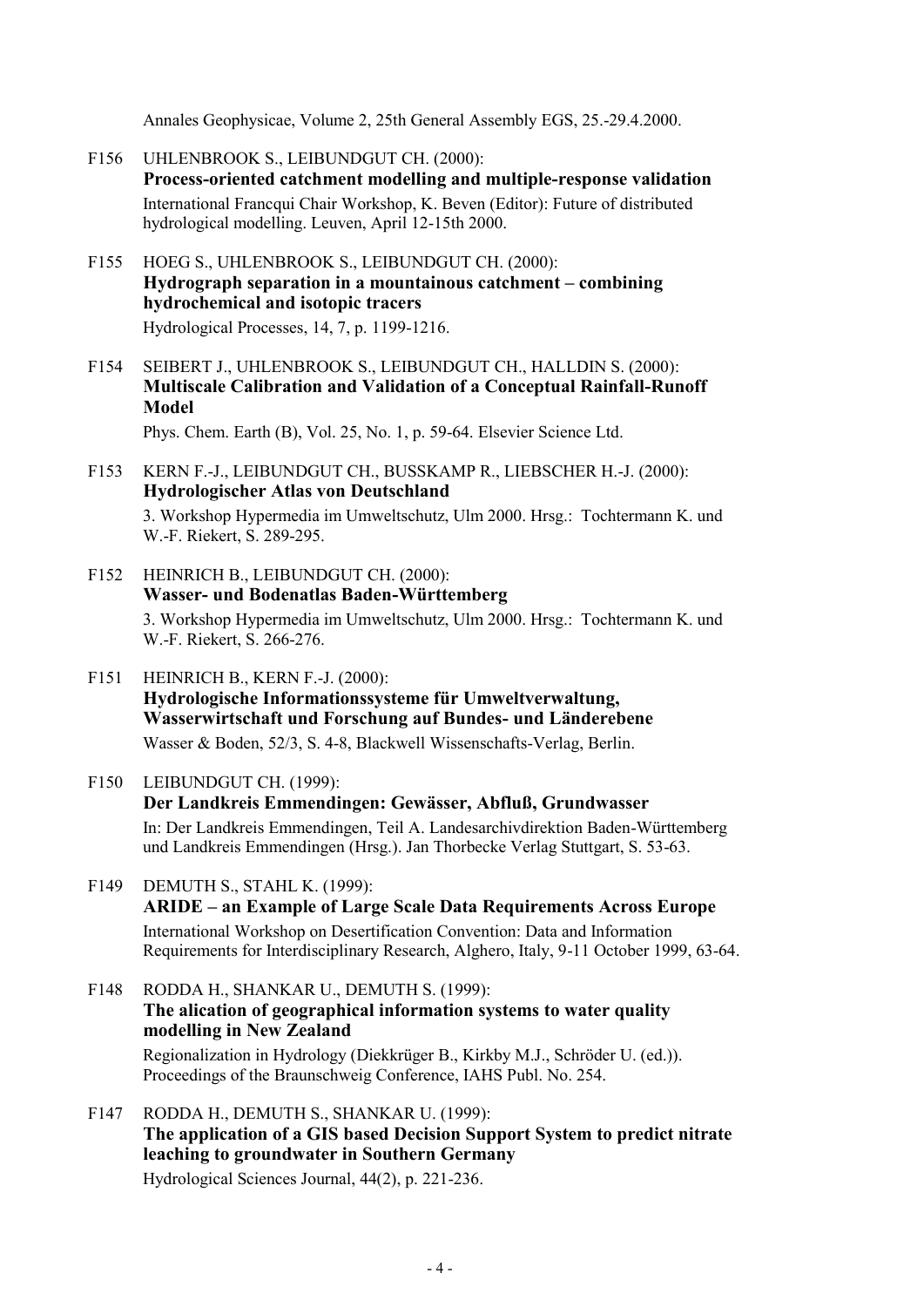- F146 DEMUTH S., STAHL K. (ed.) (1999): **ARIDE – Assessment of the Regional Impact of Droughts in Europe** First Annual Report. 142 pp.
- F145 BIRKENMAYER A., MÜLLER-WOHLFEIL D.-I., DEMUTH S., KRONVANG B. (1999): **The ERICA 1:250 K Pilot Databases (Extended abstract)** International conference on Quality, Management and Availability of Data for Hydrology and Water Resources Management, 22-26 March 1999, Koblenz, Germany, p. 143-146.
- F144 RODDA H., DEMUTH S., MEHLHORN J. (1999): **Die Anwendung eines Decision Support Systems (CDSS) zur Abschätzung von Nitrateinträgen in das Grundwasser des Zartener Beckens** Hydrologie und Wasserbewirtschaftung. HW 43, H. 3, S. 125-132.
- F143 LEIBUNDGUT CH. (1999): **Application of isotope ratio mass spectrometry (IRMS) at the Institute of Hydrology in Freiburg** Bio Valley Newsletter, No. 4, p. 17-18.
- F142 VAN MAZIJK A., LEIBUNDGUT CH., NEFF H.-P. (1999): **Rhein-Alarm-Modell Version 2.1: Erweiterung um die Kalibrierung von Aare und Mosel** Internationale Kommission für die Hydrologie des Rheingebiets, Bericht Nr. II-14.
- F141 UHLENBROOK S., SEIBERT J., LEIBUNDGUT CH., ROHDE A. (1999): **Prediction uncertainty of conceptual rainfall-runoff models caused by problems to identify model parameters and structure** Hydrological Sciences Journal, 44, 5, p. 279-299.
- F140 MEHLHORN J., LINDENLAUB M., LEIBUNDGUT CH. (1999): **Improving hydrological process modelling by coupling a rainfall-runoff model with tracer techniques** In: DIEKKRÜGER B., KIRKBY M. J., SCHRÖDER U., 1999: Regionalization in Hydrology. IAHS-Pub. No. 254, p. 157-163.
- F139 GÜNTNER A., UHLENBROOK S., LEIBUNDGUT CH., SEIBERT J. (1999): **Estimation of saturation excess overland flow areas: comparison of topographic index calculations with field mapping** In: DIEKKRÜGER B., KIRKBY M. J., SCHRÖDER U., 1999: Regionalization in Hydrology. IAHS-Pub. No. 254, 203-210.
- F138 MEHLHORN J., LEIBUNDGUT CH. (1999): **Die Modellierung des Abflussprozesses mit tracerhydrologisch ermittelten Verweilzeiten und Abflußkomponenten** Hydrologie und Wasserbewirtschaftung, 43. 1999, Heft 4, S. 164-174.
- F137 UHLENBROOK S. (1999): **Untersuchung und Modellierung der Abflußbildung in einem mesoskaligen Einzugsgebiet** Freiburger Schriften zur Hydrologie, Bd. 10, Freiburg i. Br.  $* \in 24$ .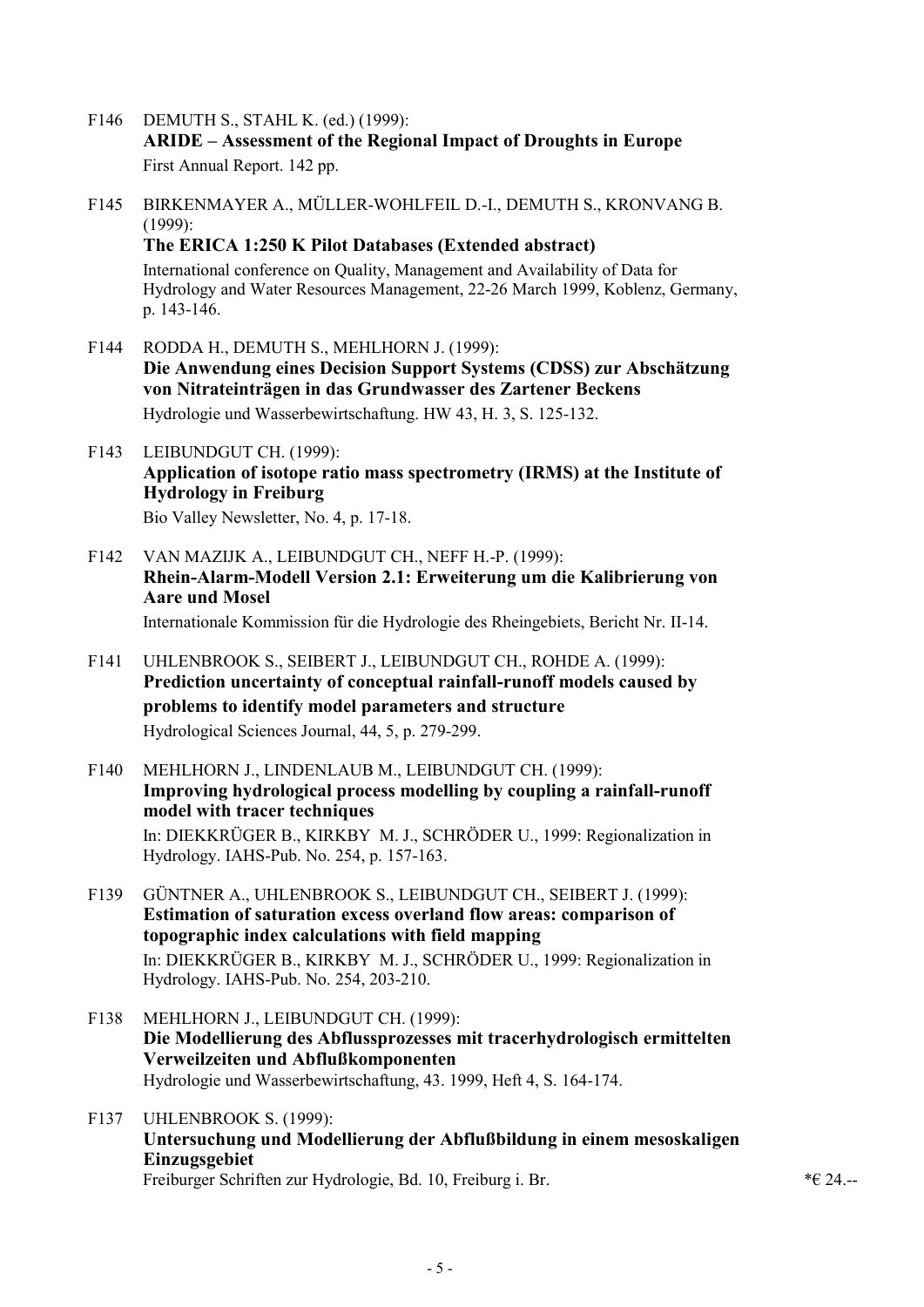|                  | F136 LANGE J. (1999):<br>A non-calibrated rainfall-runoff model for large arid catchments, Nahal<br>Zin, Israel<br>Freiburger Schriften zur Hydrologie, Bd. 9, Freiburg i. Br.                                                                                                                                                                                                      | *€ 24.-- |
|------------------|-------------------------------------------------------------------------------------------------------------------------------------------------------------------------------------------------------------------------------------------------------------------------------------------------------------------------------------------------------------------------------------|----------|
| F <sub>135</sub> | <b>MEHLHORN J. (1999):</b><br>Tracerhydrologische Ansätze in der Niederschlags-Abfluss-Modellierung<br>Freiburger Schriften zur Hydrologie, Bd. 8, Freiburg i. Br.                                                                                                                                                                                                                  | *€ 24.-- |
| F134             | LANGE J., LEIBUNDGUT CH., GREENBAUM N., SCHICK A.P. (1999):<br>A noncalibrated rainfall-runoff model for large, arid catchments<br>Water Resources Research, Vol. 35, No. 7, p. 2161-2172.                                                                                                                                                                                          |          |
| F133             | GÜNTNER A., UHLENBROOK S., SEIBERT J., LEIBUNDGUT CH. (1999):<br>Mulit-criterial validation of TOPMODEL in a mountainous catchment<br>Hydrological Processes Vol. 13, 11, 1603-1620.                                                                                                                                                                                                |          |
| F132             | LEIBUNDGUT CH., MCDONNELL J. J., SCHULTZ G. (HRSG.) (1999):<br>Integrated Methods in Catchment Hydrology - Tracer, Remote Sensing and<br><b>New Hydrometric Techniques</b><br>IAHS-Pub. No. 258.                                                                                                                                                                                    |          |
| F131             | LANGE J., LEIBUNDGUT CH., SCHICK A. (1999):<br>Recent techniques in large arid catchments – ways to overcome model<br>calibration<br>In: LEIBUNDGUT CH., MCDONNELL J. J., SCHULTZ G., 1999: Integrated Methods<br>in Catchment Hydrology - Tracer, Remote Sensing and New Hydrometric Techniques.<br>IAHS-Pub. No. 258, p. 231-239.                                                 |          |
| F130             | MEHLHORN J., LEIBUNDGUT CH. (1999):<br>The use of tracer hydrological time parameters to calibrate baseflow in<br>rainfall-runoff modelling<br>In: LEIBUNDGUT CH., MCDONNELL J. J., SCHULTZ G., 1999: Integrated Methods<br>in Catchment Hydrology - Tracer, Remote Sensing and New Hydrometric Techniques.<br>IAHS-Pub. No. 258, p. 119-125.                                       |          |
| F129             | STAHL K., DEMUTH S. (1999):<br>Investigating the influence of atmospheric circulation patterns on regional<br>streamflow drought in southern Germany<br>XXII General Assembly of the International Union on Geodesy and Geophysics, 19-30<br>July 1999, Birmingham, UK., Symposium 1: Hydrological Extremes: Understanding,<br>Predicting, Mitigating. IAHS-Pub. No. 255, p. 19-27. |          |
| F128             | STAHL K., DEMUTH S. (1999):<br>Linking streamflow drought to the occurrence of atmospheric circulation<br>patterns<br>Hydrological Sciences-Journal des Sciences Hydrologiques, 44(3), p. 467-482.                                                                                                                                                                                  |          |
| F127             | RUTENBERG E., UHLENBROOK S., LEIBUNDGUT CH. (1999):<br>Spatial delineation of zones with the same dominating runoff generation<br>processes                                                                                                                                                                                                                                         |          |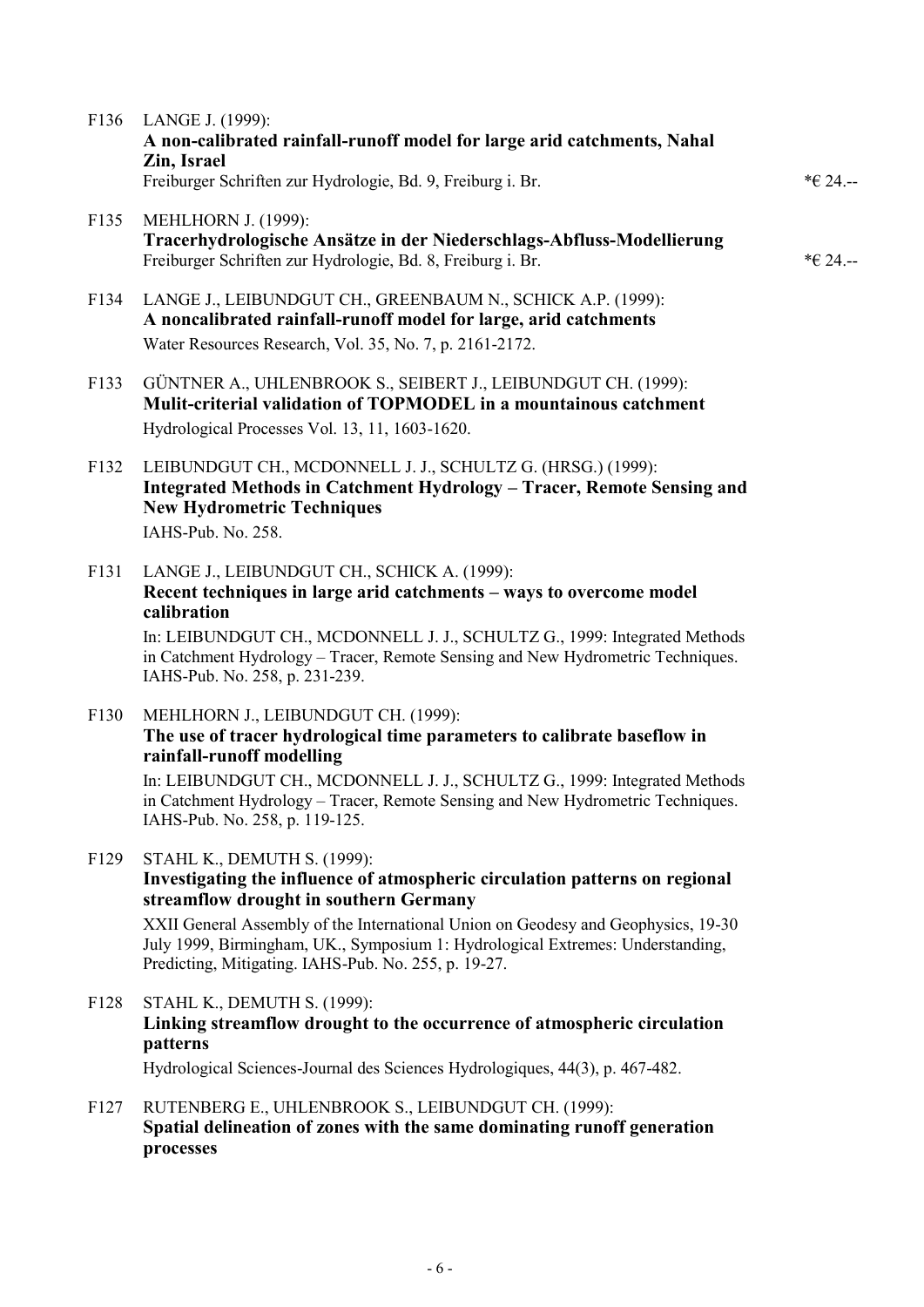In: LEIBUNDGUT CH., MCDONNELL J. J., SCHULTZ G., 1999: Integrated Methods in Catchment Hydrology – Tracer, Remote Sensing and New Hydrometric Techniques. IAHS-Pub. No. 258, 281-284.

F126 UHLENBROOK S., LEIBUNDGUT CH. (1999): **Integration of tracer information into the development of a rainfall-runoff model**

In: LEIBUNDGUT CH., MCDONNELL J. J., SCHULTZ G., 1999: Integrated Methods in Catchment Hydrology – Tracer, Remote Sensing and New Hydrometric Techniques. IAHS-Pub. No. 258, p. 93-100.

F125 UHLENBROOK S., LEIBUNDGUT CH. (1999): **Development of a process oriented catchment model based on dominating runoff generation processes**

Annales Geophysical, Volume 1, No. 2, 24rd General Assembly EGS, 19.-23.04.98, 299

- F124 BUSSKAMP R., LIEBSCHER H.-J., LEIBUNDGUT CH., KERN F.-J. (1999): **Ein hydrologisches Gesamtbild zur Erfüllung von Berichtspflichten und Informationsbedürfnissen** Wasser und Abfall 6, 1. Jahrgang, S. 10-16.
- F123 LEIBUNDGUT CH., HILDEBRAND A. (1999): **Natürlicher Abfluß und Abflußdynamik** In: Geller, W. (Hrsg.): Flußeinzugsgebietsmanagement – Herausforderung an die Forschung. Tagungsband der internationalen Fachtagung am 8. und 9. Juni 1999. Bericht des UFZ Leipzig-Halle GmbH, Sektion Gewässerforschung, 31/1999.
- F122 LEIBUNDGUT CH., LIEBSCHER H.-J., KERN F.-J., BUSSKAMP R. (1999): **Der Hydrologische Atlas von Deutschland – ein neues Kartenwerk zur Jahrtausendwende**

Hydrologie und Wasserbewirtschaftung 43, H. 3, S. 110-117.

F121 WA1 BUNDESUMWELTMINISTERIUM (BMU), INSTITUT FÜR HYDROLO-GIE FREIBURG (IHF), BUNDESANSTALT FÜR GEWÄSSERKUNDE (BFG) (1998): **Hydrologischer Atlas von Deutschland – Zweite Tagung vom 6. und 7. Oktober 1998 in Freiburg**

Umwelt, Nr. 12, S. 578-579. Druckservice Klaus Hosemann, Berlin.

- F120 DEMUTH S. (1998): **FRIEND 97 – Regionale Hydrologie** FRIEND und die 3. Internationale Konferenz vom 30. September bis 4. Oktober 1997 in Postojna, Slovenien. Deutsche Gewässerkundliche Mitteilungen (DGM), 42, Nr.4, S. 164-165.
- F119 DEMUTH S. (1998): **Hydrologische Extreme – Gedanken zum raum-zeitlichen Verhalten von Niedrigwasserperioden** in: Zukunft der Hydrologie in Deutschland, Tagungsband zur Tagung vom 19.-21.

Januar 1998 in Koblenz. Mitteilungen der BfG, Band Nr. 16, S. 141. Bundesanstalt für Gewässerkunde, Koblenz, Berlin.

F118 LEIBUNDGUT CH. (1998): **Datenbedarf und Datenbereitstellung für die hydrologische Forschung**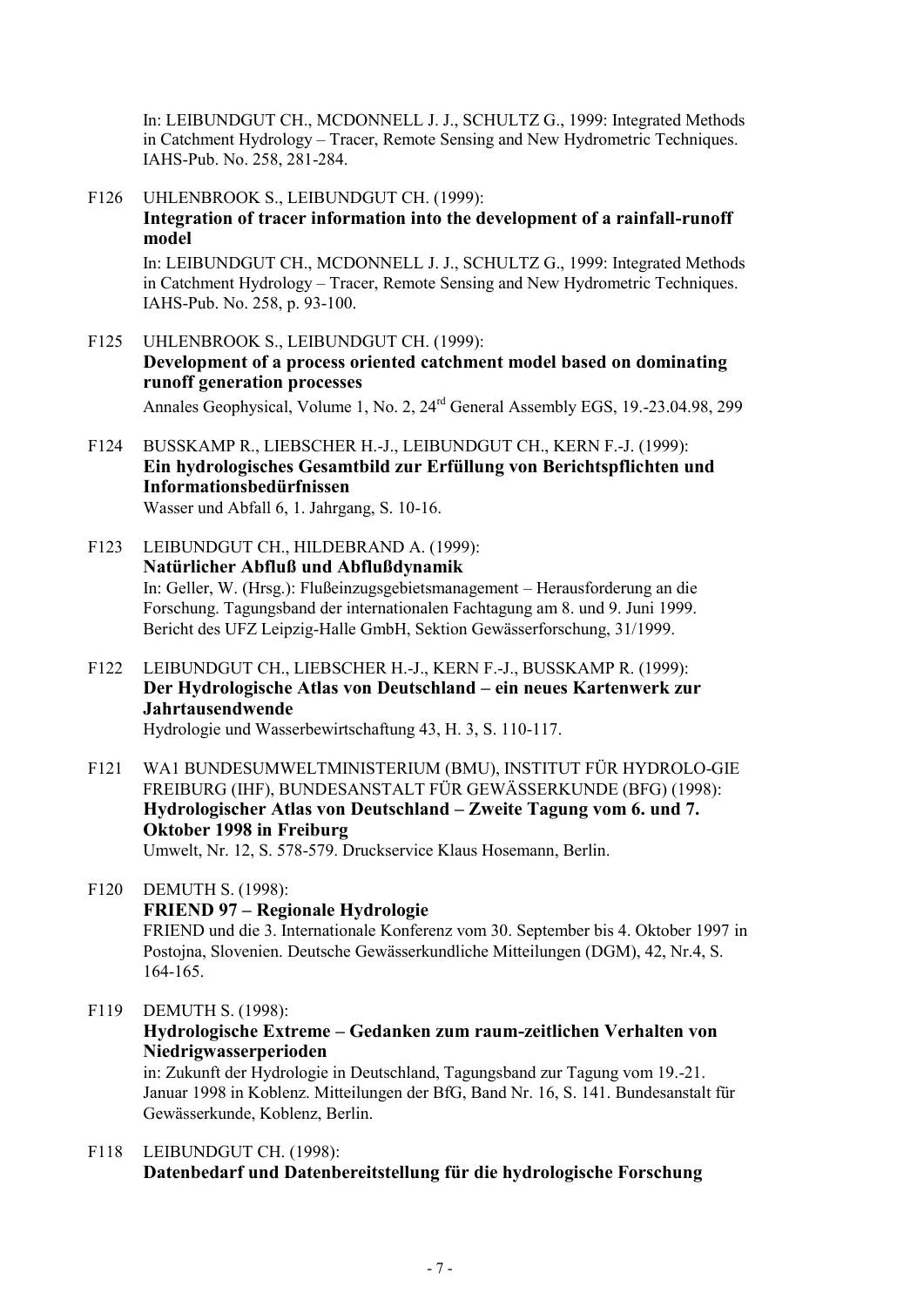in: Zukunft der Hydrologie in Deutschland, Tagungsband zur Tagung vom 19.-21. Januar 1998 in Koblenz. Mitteilungen der BfG, Band Nr. 16, S. 51. Bundesanstalt für Gewässerkunde, Koblenz, Berlin.

| F117 | BUNDESMINISTERIUM FÜR UMWELT, NATURSCHUTZ UND                                                                                                                                                                                                     |            |
|------|---------------------------------------------------------------------------------------------------------------------------------------------------------------------------------------------------------------------------------------------------|------------|
|      | REAKTORSICHERHEIT (HRSG.) (1998):                                                                                                                                                                                                                 |            |
|      | Hydrologischer Atlas von Deutschland (HAD): Erste Lieferung als Andruck                                                                                                                                                                           |            |
|      | Kartentafel 1.2: Gewässernetzdichte. Autoren: F.-J. Kern, J. Strub, Ch. Leibundgut<br>Kartentafel 1.3: Bodenübersicht. Autoren: A. Richter, G.H. Adler, J. Behrens, R.                                                                            |            |
|      | Hartwich                                                                                                                                                                                                                                          |            |
|      | Kartentafel 2.1: Meßnetz der Klima- und Niederschlagsstationen. Autoren: P. Fuchs,<br>G. Müller-Westermeier, A. Schmidt                                                                                                                           |            |
|      | Kartentafel 2.2: Mittlere jährliche Niederschlagshöhe (ohne Korrektur). Autoren: P.<br>Fuchs, G. Müller-Westermeier, A. Schmidt                                                                                                                   |            |
|      | Kartentafel 2.3: Mittlere Niederschlagshöhe Sommerhalbjahr (ohne Korrektur).<br>Autoren: P. Fuchs, G. Müller-Westermeier, A. Schmidt                                                                                                              |            |
|      | Mittlere Niederschlagshöhe Winterhalbjahr (ohne Korrektur).<br>Kartetafel 2.4:<br>Autoren: P. Fuchs, G. Müller-Westermeier, A. Schmidt                                                                                                            |            |
|      | Kartentafel 2.12: Mittlere jährl. Pot. Verdunstungshöhe als Gras-Referenzverdun-<br>stung. Autoren: U. Wendling, P. Fuchs, G. Müller-Westermeier*                                                                                                 | €40.       |
| F116 | LEIBUNDGUT CH. (1998):<br>Practical examples of tracer applications and interpretations: Surface<br>Water                                                                                                                                         |            |
|      | in: Käss, W.: Tracing Technique in Geohydrology, S. 493-510. Verlag A.A.Balkema,<br>Rotterdam/Brookfield.                                                                                                                                         |            |
| F115 | LEIBUNDGUT CH. (1998):<br>Practical examples of tracer applications and interpretations: Glaciers<br>in: Käss, W.: Tracing Technique in Geohydrology, S. 486-493. Verlag A.A.Balkema,<br>Rotterdam/Brookfield.                                    |            |
| F114 | LEIBUNDGUT CH. (1998):<br>Vulnerability of karst aquifers (keynote paper)<br>IAHS Publ. No. 247, p. 45-60.                                                                                                                                        |            |
| F113 | LANGE J. (RAPPORTEUR) ET AL. (1998):<br>Summary of the discussion on "Recharge of karst aquifers by surface water<br>under arid and semiarid conditions"<br>IAHS Publ. No. 247, p. 41.                                                            |            |
| F112 | LANGE J., LEIBUNDGUT CH., GRODEK T., LEKACH J., SCHICK A. (1998):<br>Using artificial tracers to study water losses of ephemeral floods in small<br>arid streams<br>IAHS Publ. No. 247, p. 31-40.                                                 |            |
| F111 | LEIBUNDGUT CH., GUNN J., DASSARGUES A. (EDITORS) (1998):<br><b>Karst Hydrology</b><br>IAHS Publ. No. 247, 146 p.                                                                                                                                  | $*$ £26.-- |
| F110 | UHLENBROOK S., HOLOCHER J., LEIBUNDGUT CH., SEIBERT J. (1998):<br>$\epsilon$ and $\epsilon$ and $\epsilon$ and $\epsilon$ and $\epsilon$ and $\epsilon$ and $\epsilon$ and $\epsilon$ and $\epsilon$ and $\epsilon$ and $\epsilon$ and $\epsilon$ |            |

## **Using a conceptual rainfall-runoff model on different scales by comparing a headwater with larger basins**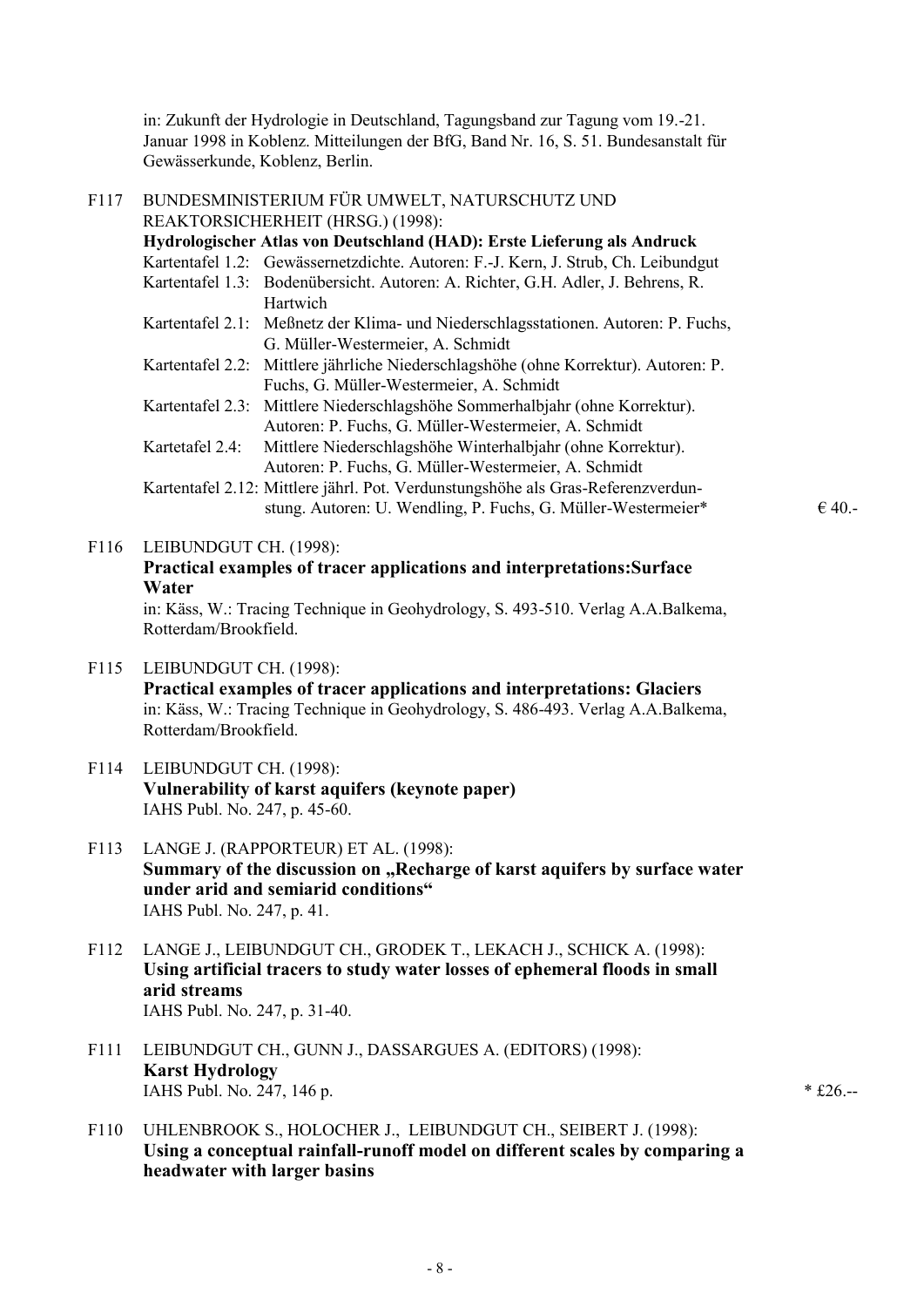IAHS Publ. No. 248, p. 297-305.

- F109 WEILER M., NAEF F., LEIBUNDGUT CH. (1998): **Study of runoff generation on hillslopes using tracer experiments and a physically-based numerical hillslope model** IAHS Publ. No. 248, p. 353-360.
- F108 MEHLHORN J., ARMBRUSTER F., UHLENBROOK S., LEIBUNDGUT CH. (1998): **Determination of the geomorphological instantaneous unit hydrograph using tracer experiments in a headwater basin** IAHS Publ. No. 248, p. 327-335.
- F107 LANGE J., LEIBUNDGUT CH., GREENBAUM N., SCHICK A. (1998): **Modelling high magnitude events in large arid catchments – a field based approach in Nahal Zin, Israel** IAHS Publ. No. 248, p. 561-567.
- F106 LEIBUNDGUT CH. (1998): **Tracer-based assessment of vulnerability in mountainous headwaters** IAHS Publ. No. 248, p. 317-325.
- F105 KATZENMAIER D., UHLENBROOK S., LEIBUNDGUT CH., BRONSTERT A.. (1998): **Land use changes influencing storm runoff generation and the potential of decentralized flood retention measures to compensate for such changes – A survey** Annales Geophysicae, Supplement II, Volume 16, 23<sup>rd</sup> General Assembly EGS, 20.-24.4.98, C506, (Abstract).
- F104 SEIBERT J., UHLENBROOK S., LEIBUNDGUT CH., HARLIN S. (1998): **Multiscale calibration and validation of a conceptual rainfall-runoff model** Annales Geophysicae, Supplement II, Volume 16, 23<sup>rd</sup> General Assembly EGS, 20.-24.4.98, C500, (Abstract).
- F103 MAGIERA P., WEINZIERL W., LEIBUNDGUT CH. (1998): **Flächenversiegelung und Wasserkreislauf – der Einfluß des Naturraumes auf die Versickerung von Regenwasser** Wasser & Boden, 50, 4, S. 32-36, Parey Buchverlag, Berlin.
- F102 ROGG H.-M., DEMUTH S. (1998): **Klärschlammapplikationen auf landwirtschaftlichen Nutzflächen in einem Wasserschutzgebiet der Schutzzone III** Gwf, 1/98, S. 7-13, Verlag R. Oldenburg, München.
- F101 CUI, Y. (1997): **Different approaches towards un understanding of runoff generation** Freiburger Schriften zur Hydrologie, Bd. 7, Freiburg i. Br.  $* \in 24$ .
- F100 LEIBUNDGUT CH., DEMUTH, S. (HRSG.) (1997): **Wasser – Element in Geistesgeschichte und Ressourcenforschung** Freiburger Schriften zur Hydrologie, Bd. 6, Freiburg i. Br. \*€ 24.--
- F99 ROLKE A., DEMUTH S., LEIBUNDGUT CH., ROGG H.-M. (1997): **Regionalisation of nitrate and pesticides in a small basin in south Germany**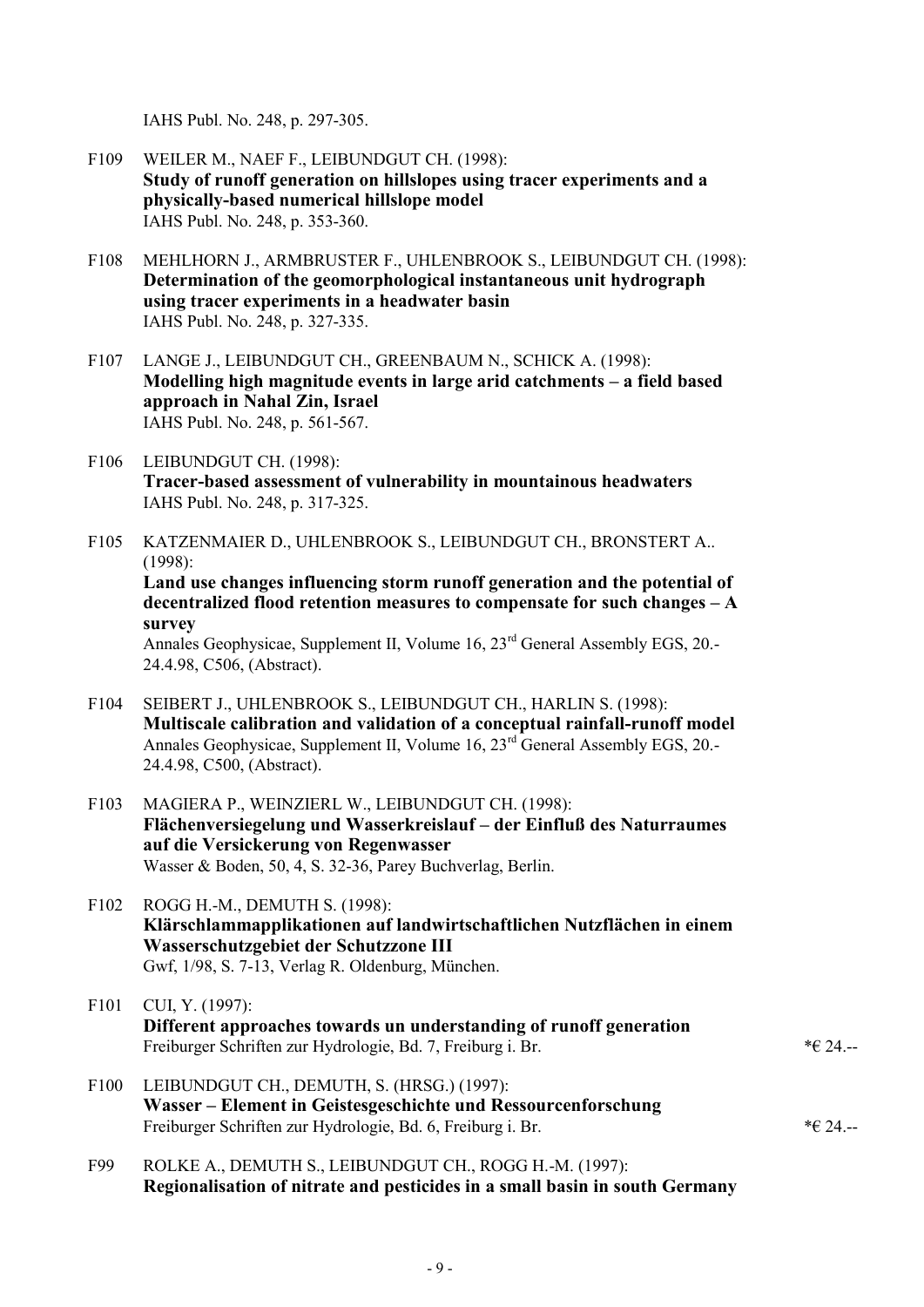in: Viville D. & Littlewood I.G.: Ecohydrological processes in small basins; Proceedings of the Strasbourg Conference (24-26 September 1996), IHP-V, Technical Documents in Hydrology No. 14, p. 71-76, UNESCO Paris.

- F98 STRUB J. (1997): **Rechnergestützte Kartographie im Hydrologischen Atlas von Deutschland** Kartographische Nachrichten, 6/97, Kirschbaum Verlag, Bonn.
- F97 LEIBUNDGUT CH., UHLENBROOK S. (1997): **Abflußbildung bei Hochwasser** Materialien zum Hochwasserschutz am Rhein, Heft 6, 81 Seiten, Landesamt für Wasserwirtschaft, Mainz.  $* \in 12$ .

- F96 NOVICKY O., GUSTARD A., DEMUTH S., TALLAKSEN L., VAN LANEN H., CLAUSEN B., KASPAREK L., MIKLANEK P., MAJERCAKOVA O., FENDEKOVA M., KUPCYK E., RADCZUK L., CZAMARA W. (1997): **Low Flows and Droughts in Northern Europe** in: Oberlin G., Desbos E.: FRIEND Flow Regimes from International Experimental and Network Data; Project H-5-5 and 1.1 Third Report: 1994-1997, 132-148.
- F95 NOVICKY O., GUSTARD A., DEMUTH S., TALLAKSEN L., VAN LANEN H., CLAUSEN B., KASPAREK L., MIKLANEK P., MAJERCAKOVA O., FENDEKOVA M., KUPCYK E., RADCZUK L., CZAMARA W. (1997): **Advances in Regional Hydrology through East European Co-operation** Final Report to the Commission of the European Communities, Chapter 3, Low Flows, 9-19.
- F94 SCHREIBER P., DEMUTH S., (1997): **Regionalisierung von Niedrigwasser in Südwestdeutschland.** in: Leibundgut Ch., Demuth S.: Grundwasserneubildung; Freiburger Schriften zur Hydrologie, Bd. 5, S. 103-118, Freiburg i. Br.
- F93 LEIBUNDGUT CH., DEMUTH S. (HRSG.) (1997): **Grundwasserneubildung** Beiträge zum Workshop "Grundwasserneubildung" im Rahmen des neuen Hydrologischen Atlasses von Deutschland, Oktober 1996, Freiburger Schriften zur Hydrologie, Bd. 5, Freiburg i. Br.  $* \in 24$ .
- F92 GUSTARD A., BLAZKOVA S., BRILLY M., DEMUTH S., DIXON J., VAN LANEN H., LLASAT C., MKHANDI S., SERVAT E. (1997): **FRIEND'97 - Regional Hydrology: Concepts and Models for Sustainable Water Resource Management** IAHS Publ. no. 246.
- F91 DEMUTH S., HEINRICH B. (1997): **Temporal and spatial behaviour of drought in south Germany** in: GUSTARD A., BLAZKOVA S., BRILLY M., DEMUTH S., DIXON J., VAN LANEN H., LLASAT C., MKHANDI S., SERVAT E. (1997): FRIEND'97 - Regional Hydrology: Concepts and Models for Sustainable Water Resources Management; IAHS Publ. no. 246, p. 151-157.
- F90 UHLENBROOK S., LEIBUNDGUT CH.(1997): **Abflußbildung bei Hochwasser in verschiedenen Raumskalen**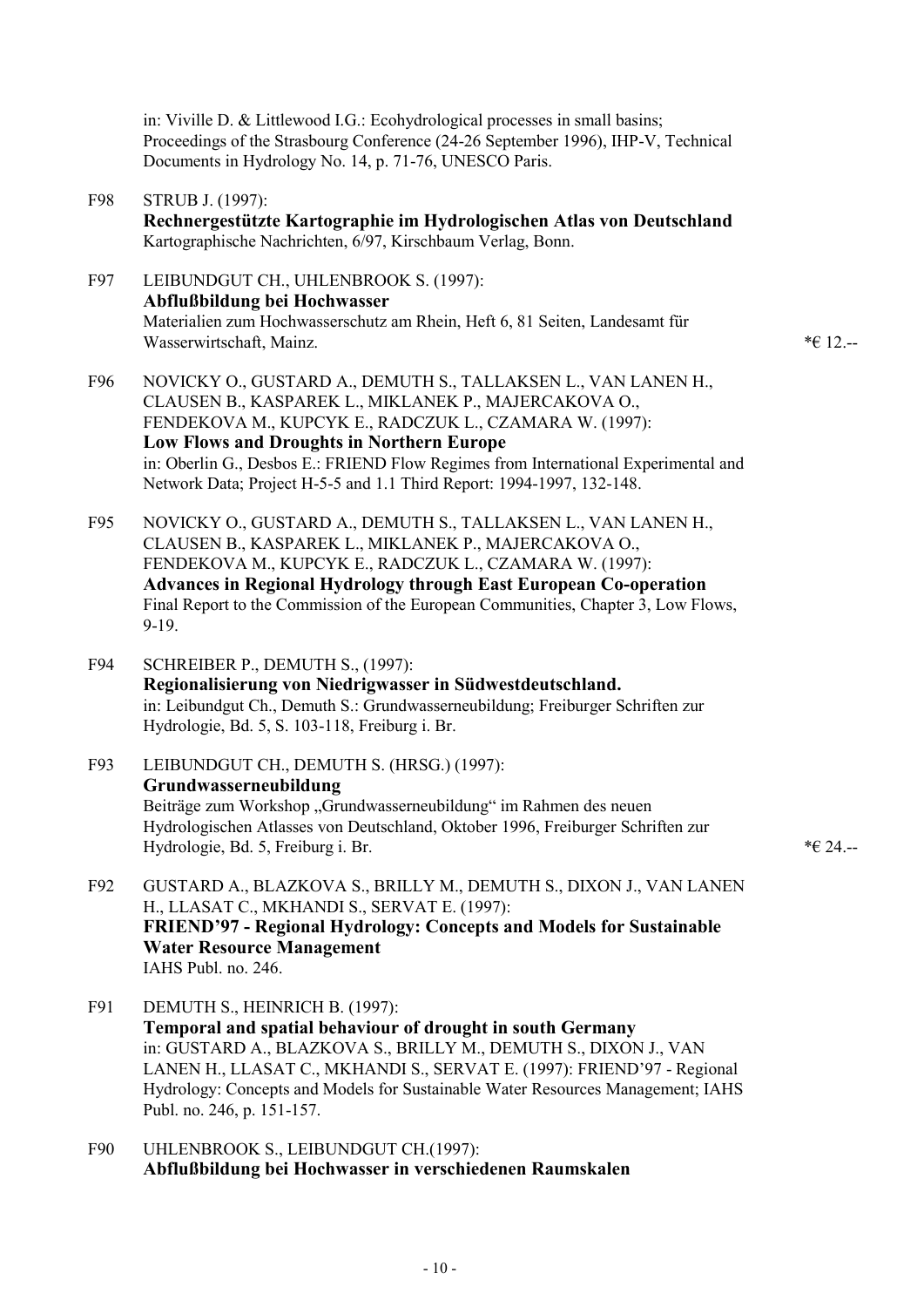Wasser & Boden, 49, 9, S. 13-22.

- F89 SCHREIBER P., DEMUTH S.(1997): **Regionalisation of low flows in Southwest Germany** Hydrological Sciences Journal; 42, 6.
- F88 SCHUMANN S., LEIBUNDGUT CH. (1997): **Hydrological description of the Vipava and Hubelj spring systems** Acta Carsologica, XXVI/1, 157-168, Karst hydrogeological investigations in southwestern Slovenia, Ljublana.
- F87 ARMBRUSTER V., LEIBUNDGUT CH. (1997): **The use of silica to characterise the allogenic flysch component in Vipava springs during the observation of single events** Acta Carsologica, XXVI/1, 206-212, Karst hydrogeological investigations in southwestern Slovenia, Ljublana.
- F86 HADI S., LEIBUNDGUT CH., FRIEDRICH K., MALOSZEWSKI P. (1997): **New fluorescent tracers** in: Kranjc A.: Tracer Hydrology;  $7<sup>th</sup>$  International Symposium on Water Tracing, p. 55-62, A.A.Balkema, Rotterdam, Netherlands.
- F85 LEIBUNDGUT CH., HADI S. (1997): **A contribution to toxicity of fluorescent tracers** in: Kranjc A.: Tracer Hydrology;  $7<sup>th</sup>$  International Symposium on Water Tracing, p. 69-76, A.A.Balkema, Rotterdam, Netherlands.
- F84 HILDEBRAND A., LINDENLAUB M., LEIBUNDGUT CH. (1997): **Behaviour and comparison of dissolved silica and oxygen-18 as natural tracers during snowmelt** in: Kranjc A.: Tracer Hydrology;  $7<sup>th</sup>$  International Symposium on Water Tracing, p. 161-166, A.A.Balkema, Rotterdam, Netherlands.
- F83 UHLENBROOK S., LEIBUNDGUT CH. (1997): **Investigation of preferential flow in the unsaturated zone using artificial tracers** in: Kranjc A.: Tracer Hydrology;  $7<sup>th</sup>$  International Symposium on Water Tracing, p. 181-188, A.A.Balkema, Rotterdam, Netherlands.
- F82 SEIBERT J., UHLENBROOK S., LEIBUNDGUT CH. (1997): **Application of the HBV-model in a mountainous catchment - looking for the optimal model structure** Annales Geophysicae, Supplement II, Volume 15, 22<sup>nd</sup> General Assembly EGS, C315.
- F81 UHLENBROOK S., SEIBERT J., LEIBUNDGUT CH. (1997): **Application of the HBV-model in a mountainous catchment - the problem of parameter uncertainty** Annales Geophysical, Supplement II, Volume 15, 22<sup>nd</sup> General Assembly EGS, C315.
- F80 DEMUTH S., KÜLLS C. (1997): **Probability analysis and regional aspects of droughts in southern Germany**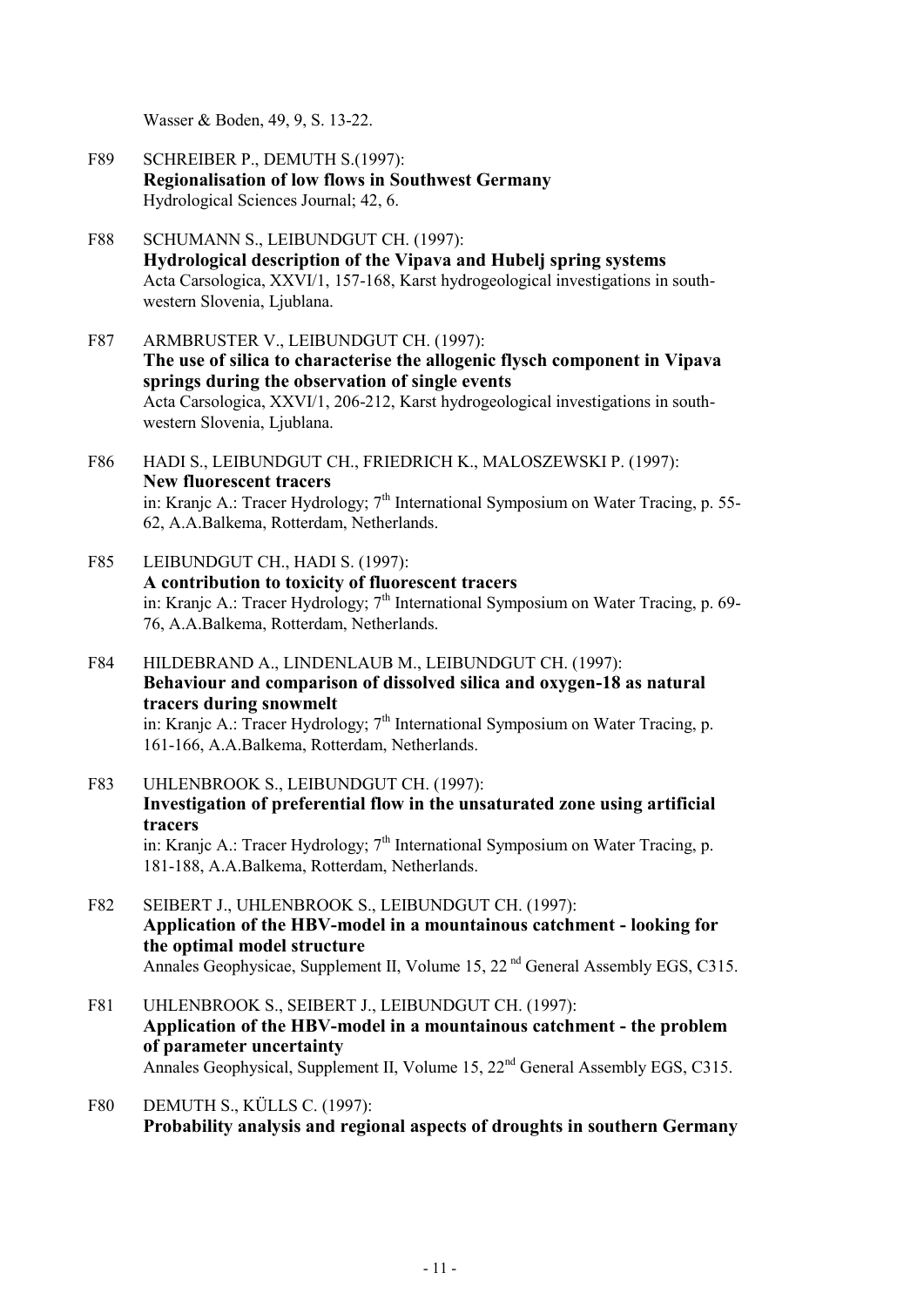in: Rosbjerg D., Boutayeb N.-E., Gustard A., Kunzewicz Z. W., Rasmussen P. F.: Sustainability of Water Resources under Increasing Uncertainty; IHAS Publ. No. 240, p. 97-104.

- F79 LINDENLAUB M., LEIBUNDGUT CH., MEHLHORN J., UHLENBROOK S. (1997): **Interactions of hard rock aquifers and debris cover for runoff generation** in: Pointet T.: Hard Rock Hydrosystems, IAHS Publ. No. 241.
- F78 GÜNTNER A., UHLENBROOK S., SEIBERT J., LEIBUNDGUT CH. (1997): **Estimation of saturation excess overland flow areas - comparison of topographic index calculations with field mapping** in: Diekkrüger B., Richter O.: Regionalization in Hydrology; Landschaftsökologie und Umweltforschung, Heft 25, TU Braunschweig, p. 93-96.
- F77 UHLENBROOK S., CUI Y. F., DEMUTH S., LEIBUNDGUT CH. (1997): **Investigation of fast runoff components** in: Diekkrüger B., Richter O.: Regionalization in Hydrology; Landschaftsökologie und Umweltforschung, Heft 25, TU Braunschweig, p. 325-328..
- F76 MEHLHORN J., LINDENLAUB M., LEIBUNDGUT CH. (1997): **Improving hydrological process modelling by coupling a rainfall-runoff model with tracer techniques** in: Diekkrüger B., Richter O.: Regionalization in Hydrology; Landschaftsökologie und Umweltforschung, Heft 25, TU Braunschweig, p. 165-168.
- F75 DEMUTH S., DESTRUELLE M. (1997): **Optimierung eines Grundwassermeßnetzes mit dem Kriging-Verfahren - Fallstudie Böhringer Kiesfeld (Singen/Bodensee)** DGM, 41. Jahrgang, Heft 1, 2-8.
- F74 LEIBUNDGUT CH. (1996): **Abflußdynamik - unbekannte Größe für den Gewässerschutz!?** in LAWA: Lebensraum Gewässer - nachhaltiger Gewässerschutz im 21. Jahrhundert; 37-51, Intern. LAWA-Symposium, 28.-29. November 1996, Heidelberg.
- F73 LANGE J. (1996): **A semi-distributed deterministic rainfall-runoff model for the Nahal Zin** Proceedings of 3rd Israel Geomorphological Research Group, 21-23.3 1996, p. 120a-120c.
- F72 LANGE J., LEIBUNDGUT CH., LECKACH J., GRODEK T., SCHICK A. P. (1996): **A study on infiltration characteristics of the channel alluvium in Nahal Yael using dye tracers** Proceedings of 3<sup>rd</sup> Israel Geomorphological Research Group, 21-23.3 1996, p. 86-87.
- F71 SCHICK A. P., LEKACH J., GRODEK T., LANGE J., LEIBUNDGUT CH. (1996): **An artificial flash flood in a small arid stream channel, Eilat Mountains, Israel** AGU Meeting, Nov. 12, 1996, Supplement to EOS 77, F259.
- F70 VONDERSTRASS I. (1996): **Ein Wasseratlas für Deutschland** Freiburger Uni Magazin, 6, 12-14, Promo Verlag GmbH, Freiburg.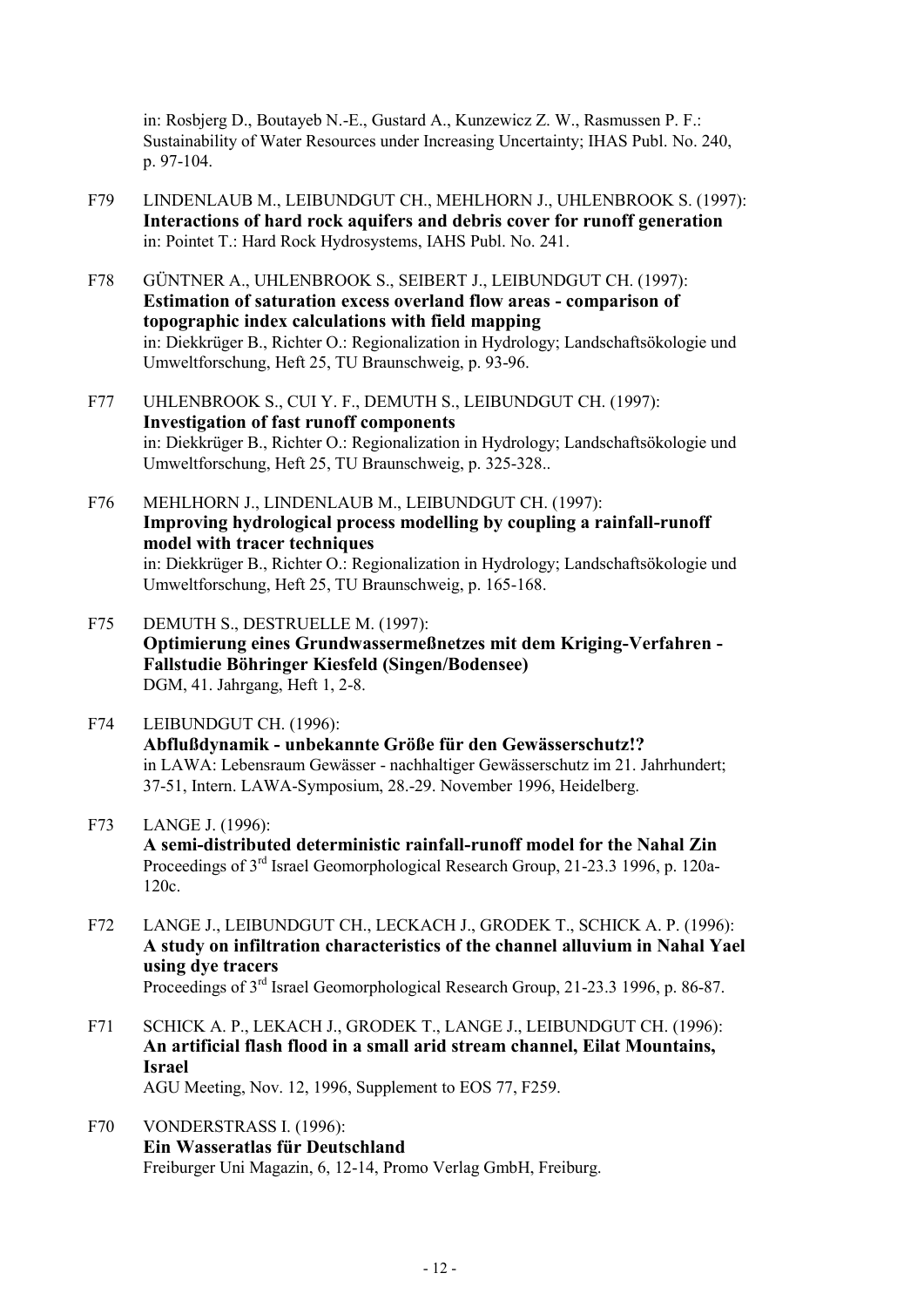- F69 HADI S., KÖNIGER P., LEIBUNDGUT CH., MALOSZEWSKI P. (1996): **New fluorescents tracers for simulation of pollutant transport in porous groundwater** Umwelttagung 1996, Umwelt und Chemie, Book of abstracts, U44, Ulm.
- F68 SCHREIBER P. (1996): **Regionalisierung des Niedrigwassers mit statistischen Verfahren** Freiburger Schriften zur Hydrologie, Bd. 4, 154 Seiten. Freiburg i. Br. \*€ 24.--

- F67 ROLKE A., DEMUTH S., LEIBUNDGUT CH., ROGG M. (1996): **Regionalization of nitrate and pesticides in a small basin in South Germany** Ecohydrological Processes in Small Basins, Conference and 6<sup>th</sup> General Assembly of the European Network of Experimental and Representative Basins, Sept. 24-26, Strasbourg, p. 146-147.
- F66 SCHREIBER P., DEMUTH S., LEIBUNDGUT CH. (1996): **Investigation of spatial low flow behavior applying a river network approach** HydroGIS 96; Ed.: Holzmann H. und Nachtnebel H. P.: International Conference on Application of Geographic Information Systems in Hydrology and Water Resources Management, Volume of poster papers, 291-298.
- F65 LEIBUNDGUT CH., LINDENLAUB M., MEHLHORN J. (1996): **Tracerhydrologische Ansätze in der Niederschlag-Abfluß-Modellierung** IHI-Schriften, Heft 2, 247-255,Festschrift anläßlich des 60. Geburtstag von Prof. Dr. G. Peschke, Zittau.
- F64 LEIBUNDGUT CH., VONDERSTRASS I. (1996): **Dem Wasser der Churfirsten auf der Spur** Toggenburger Annalen, 1997, S. 117-125, Flawil (CH).
- F63 LEIBUNDGUT CH., VONDERSTRASS I. (1996): **Verborgene Gewässer**  Terra Plana, 3, S. 96, Terra Plana Verlag, 8887 Mels (CH).
- F62 PAUL H.-J. (1996): **Pilotphase: Neuer Hydrologischer Atlas von Deutschland** Kartographische Nachrichten, 4/96, Kirschbaum Verlag, Bonn.
- F61 PROFESSUR FÜR HYDROLOGIE, BUNDESANSTALT FÜR GEWÄSSERKUNDE (1995): **Hydrologischer Atlas von Deutschland in Pilotphase** In: Umwelt, 6, S. 239-240.
- F60 LEIBUNDGUT CH. (1995): **Zur Hydrologie des Alpsteins Hydrologische Untersuchungen im Karstgebiet des Alpsteins** Kanton Appenzell (Hrsg.), Innerrhoder Schriften, Appenzell (CH). \* 28.-- SFr.
- F59 VONDERSTRASS I. (RED.), LEIBUNDGUT CH., ABRAMOWSKI C., PAUL H. (1995): **Karstwasseruntersuchungen im Gebiet Churfirsten/Alvier. Kurzbericht**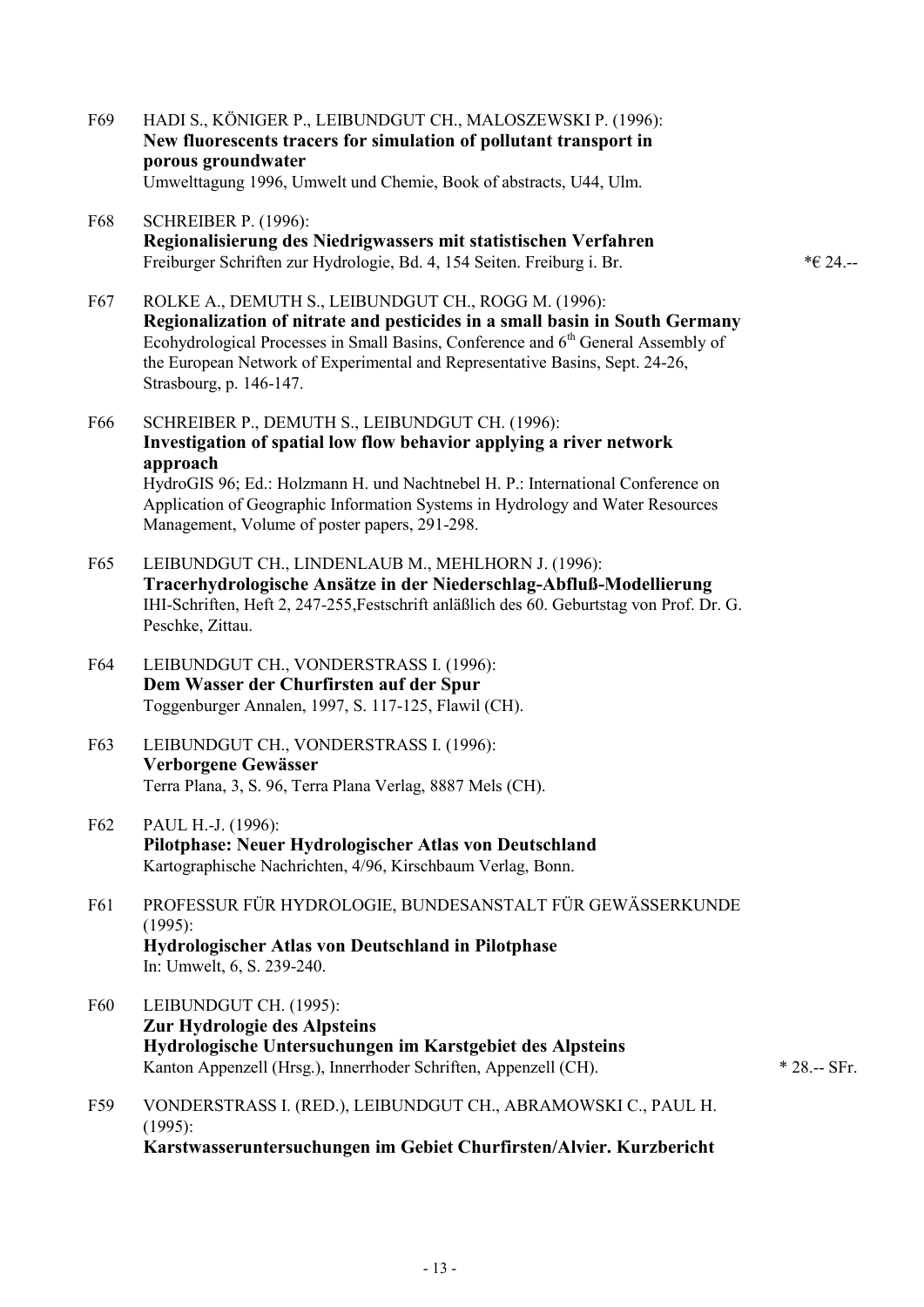Herausgegeben vom Amt für Umweltschutz des Kantons St. Gallen. Abteilung Wasserund Energiewirtschaft.

- F58 PAGES (LEIBUNDGUT CH.) (1995): **Tracing isotopic composition of past and present precipitation opportunities for climate an water studies** Report of International Workshop jointly organized by: WMO, IAEA, IAHS, 23-25 Jan. 1995, Rüttihubelbad (CH).
- F57 ADAR E. M., LEIBUNDGUT CH. (EDS.) (1995): **Application of Tracers in Arid Zone Hydrology** IAHS Publ. No. 232, 450 p.  $*$  \$ 60.--
- F56 MEHLHORN J., LEIBUNDGUT CH., ROGG H. (1995): **Determination of the flow and transport parameters of the unsaturated zone using dye tracer** In: Leibundgut Ch.: Tracer technologies for Hydrological Systems. Boulder, IAHS Publ. No. 229, p. 183-190. Separatum.
- F55 BRANDI-DOHRN F. M., LEIBUNDGUT CH., DICK R. P., SELKER J. S. (1995): **Collecting tracers in the vadose zone** In: Leibundgut Ch.: Tracer technologies for Hydrological Systems. Boulder, IAHS Publ. No. 229, p. 173-181. Separatum.
- F54 MIKOVARI A., PETER C., LEIBUNDGUT CH. (1995): **Investigation of preferential flow using tracer techniques** In: Leibundgut Ch.: Tracer technologies for Hydrological Systems. Boulder, IAHS Publ. No. 229, p. 87-97. Separatum.
- F53 LEIBUNDGUT CH. (ED.) (1995): **Tracer Technologies for Hydrological Systems** IAHS Publ. No. 229, 311 p.  $*$  \$ 60.—
- F52 SCHUDEL P., LEIBUNDGUT CH., KERN F.-J., SCHMIDT J. H., TRÖSCH J. (1995) **Nitratbelastung im Grundwasser. Am Beispiel des unteren Birstals** In: GWA 5/95, Zürich, S. 363-371. Separatum.
- F51 BUSSKAMP R., KERN F.-J. (1995): **Neuer Hydrologischer Atlas von Deutschland in der Pilotphase** Kurzbericht, DGM 39, H. 3, S. 108-109. Separatum.
- F50 CUI Y. F., DEMUTH S., LEIBUNDGUT CH. (1995): **Runoff separation using tracer** In: Solutions '95 - XXVI Congress of the International Association of Hydrogeologists, June 4-10, Edmonton, Alberta, Canada
- F49 BUCHER B. (1994): **Optimierung von Grundwasser-Meßnetzen mit Kriging-Verfahren** Freiburger Schriften zur Hydrologie, Bd. 3, 115 Seiten. Freiburg i. Br. \*€ 24.--
- F48 MALOSZEWSKI P. (1994): **Mathematical Modelling of Tracer Experiments in Fissured Aquifers** Freiburger Schriften zur Hydrologie, Bd. 2, 107 Seiten. Freiburg i. Br.  $* \in 24$ .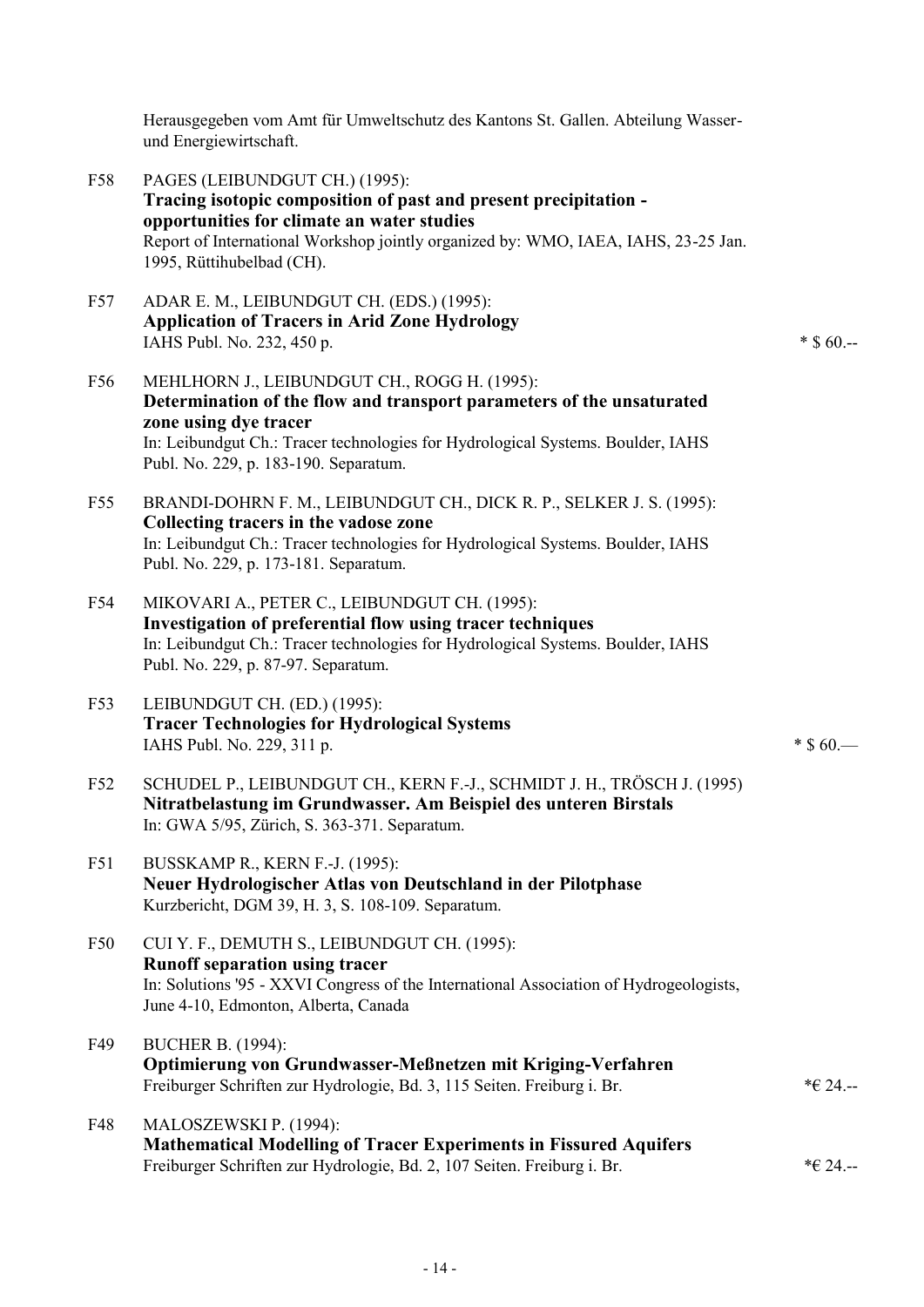- F47 ABRAMOWSKI C., LEIBUNDGUT CH., RIEG A. (1994): **Karst water protection in mountain areas - function of soil** In: Man and Mountain '94, Primo Convegno Internazionale per la Protezione e lo Sviluppo dell'Ambiente Montano, Proceedings, p. 177-188, Montana 1994. Separatum.
- F46 KÜLLS CH., SCHWARTZ U., LEIBUNDGUT CH., SCHICK A. (1994): **Channel infiltration study using dye tracers** In: Proc. First Intern. Symp. on Application of Tracers in Arid Zone Hydrology, Vienna, IAHS Publ. No. 232, p. 429-436.
- F45 LEIBUNDGUT CH., CUI Y. F. (1994): **Ganglinienseparation in kleinen Einzugsgebieten** Gedenkschrift Hans M. Keller. Zürich, p. 96-105. Separatum.
- F44 DEMUTH S. (1994): **Regionalization of low flows using a multiple regression approach - A review** XVIIth Conference of Danube Countries, 5.-7. Sept. 1994, Budapest, Vol. 1, p. 115- 122.
- F43 DEMUTH S., HAGEMANN I. (1994): **Estimation of low flow parameters applying hydrogeological area information** In: 2nd International Conference on FRIEND, Braunschweig, 11 - 15 October 1993 In: IAHS Publ. No. 221, p. 151-157. Wallingford. Separatum.
- F42 DEMUTH S., SCHREIBER P. (1994): **Studying storage behaviour using an operational recession method** 2nd International Conference on FRIEND, Braunschweig, 11 - 15 October 1993, In: IAHS Publ. No. 221, p. 51-59. Wallingford. Separatum.
- F41 WESSELINK A., HAGEMANN I., DEMUTH S., GUSTARD A. (1994): **Computer application of regional low flow study in Baden-Württemberg** 2nd International Conference on FRIEND, Braunschweig, 11 - 15 October 1993, In: IAHS Publ. No. 221, p. 141-150. Wallingford. Separatum.
- F40A MANIAK U. ET AL. (LEIBUNDGUT CH.) (1993): **Curricula and syllabi for hydrology in university education** UNESCO, Technical Documents in Hydrology, IHP-IV Project E-2.1. Paris. Separatum.
- F40 WEINGARTNER R., SPREAFICO M., LEIBUNDGUT CH. (1993): **Der "Hydrologische Atlas der Schweiz" - Entstehung und Bedeutung für Forschung und Praxis** In: Deutsche Gewässerkundliche Mitteilungen, Jahrgang 37, Heft 3/4, S. 54-63. Separatum.
- F39 DEMUTH S. (1993): **Untersuchungen zum Niedrigwasser in West-Europa** Freiburger Schriften zur Hydrologie, Bd. 1, 205 Seiten. Freiburg i. Br.  $\epsilon$  24.--

F38 DEMUTH S., HAGEMANN I. (1993):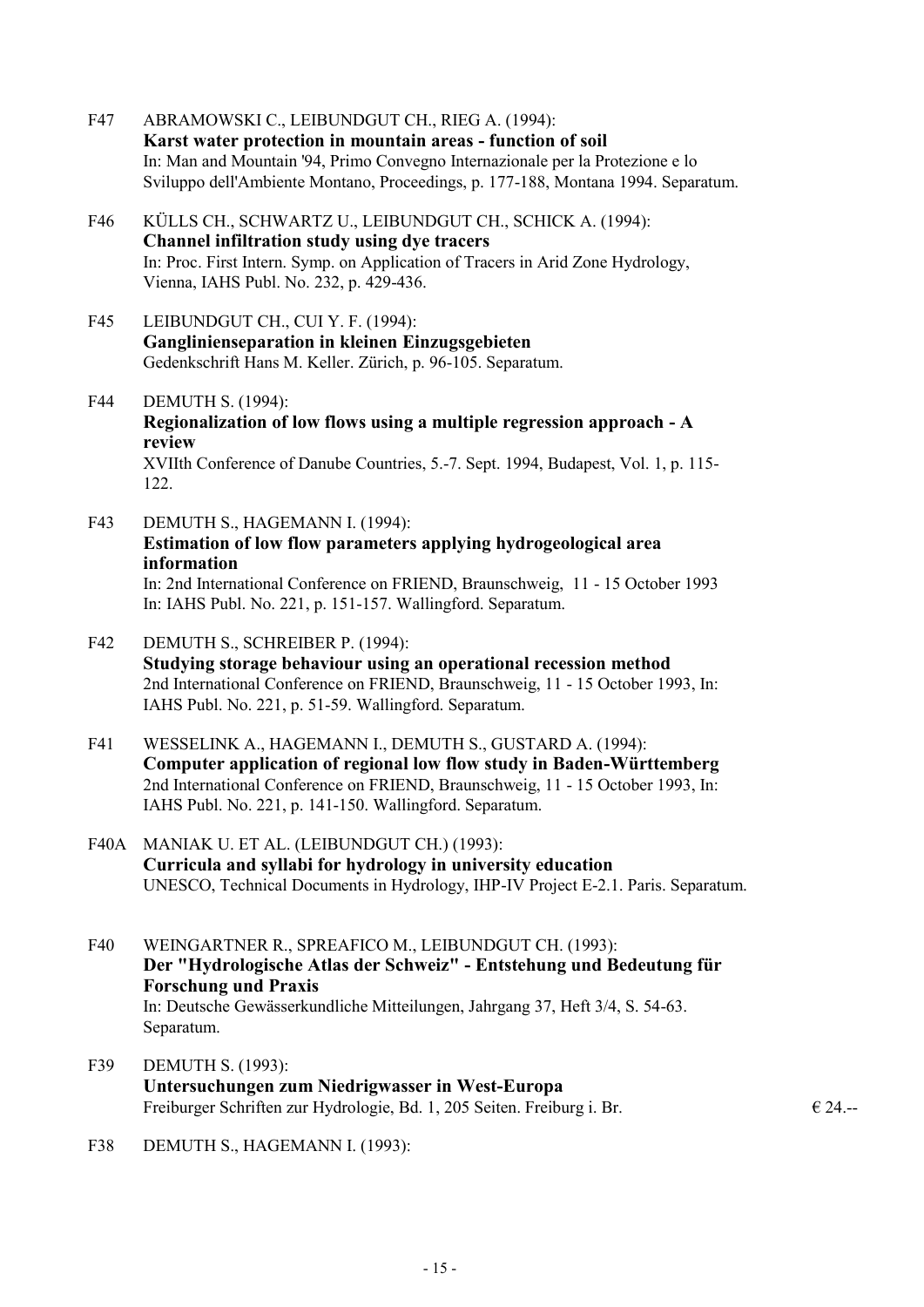|                   | Case study of regionalising base flow in SW Germany applying a<br>hydrogeological index<br>In: GUSTARD A., ed.: FRIEND (Flow Regimes from International Experimental and<br>Network Data), Volume I: Hydrological Studies. Institute of Hydrology, Wallingford, p.<br>86-98.Sonderdruck.                 |               |
|-------------------|----------------------------------------------------------------------------------------------------------------------------------------------------------------------------------------------------------------------------------------------------------------------------------------------------------|---------------|
| F37               | WERNLI H.R., LEIBUNDGUT CH. (1993):<br>Der Einsatz von Tracermethoden in komplexen Molasseaquiferen<br>In: Steirische Beiträge zur Hydrogeologie, Band 44, Jahrgang 1993. Graz.                                                                                                                          |               |
| F36               | LEIBUNDGUT CH., WERNLI H.R. (1993):<br>Zum Wasser- und Stoffhaushalt in Erlimoos<br>In: Jahrbuch des Oberaargaus 1993. S. 141-168, Langenthal. Separatum.                                                                                                                                                |               |
| F35               | LEIBUNDGUT CH. (1993):<br>Wiesenbewässerungssysteme im Langetental<br>6 Kartenblätter mit Erläuterungen. Geographica Bernensia, G41. Bern.                                                                                                                                                               | $sFr. 18. -*$ |
| F34               | RIEG A., LEIBUNDGUT CH., BRAND M., RIES TH. (1993):<br>Interactions between Karst and porous groundwater investigated by tracer<br>experiments<br>In: IAHS Publ. No. 215, p. 253-262. Wallingford. Separatum.                                                                                            |               |
| F33               | LEIBUNDGUT CH., SPEIDEL U., WIESNER H. (1993):<br>Transport processes in rivers investigated by tracer experiments<br>In: IAHS Publ. No. 215, p. 211-217. Wallingford. Separatum.                                                                                                                        |               |
| F32               | PETERS N.E. ET AL. (LEIBUNDGUT CH.) ED. (1993):<br><b>Tracers in Hydrology</b><br>IAHS Publ. No. 215, Wallingford.                                                                                                                                                                                       | $*$ \$ 60.--  |
| F31               | IKSR/KHR EXPERTENGRUPPE (LEIBUNDGUT CH.) (1993):<br>Alarmmodell Rhein. Ein Modell für die operationelle Vorhersage des<br><b>Transportes von Schadstoffen im Rhein</b><br>Bericht Nr. I-12 der Internationalen Kommission für die Hydrologie des Rheingebietes<br>(KHR), 122 S., Lelystad (Niederlande). |               |
| F30               | HOTTELET CH., BRAUN L. N., LEIBUNDGUT CH., RIEG A. (1993):<br>Simulation of snowpack and discharge in an alpine karst basin<br>In: IAHS Publ. No. 218 "Snow and Ice", p. 249-260. Wallingford. Separatum.                                                                                                |               |
| F29               | SOKOL G., LEIBUNDGUT CH., SCHULZ K.-P., WEINZIERL L. (1993):<br>Mapping procedures for assessing groundwater vulnerability to nitrate and<br>pesticides<br>Proceedings of HYDRO-GIS, IAHS Publ. No. 211, Wien.                                                                                           |               |
| F <sub>28</sub> A | LANDESHYDROLOGIE UND -GEOLOGIE (LEIBUNDGUT CH.) (1992):<br>Hydrologischer Atlas der Schweiz<br>Erstellt im Auftrag des Schweizerischen Bundesrates. EDMZ 3003 Bern.                                                                                                                                      |               |
| F <sub>28</sub>   | MAZIJK A. VAN ET AL. (LEIBUNDGUT CH.) (1992):<br>Verifikation des Rheinalarmmodells anhand der Markierversuche 06/91<br>und 07/91                                                                                                                                                                        |               |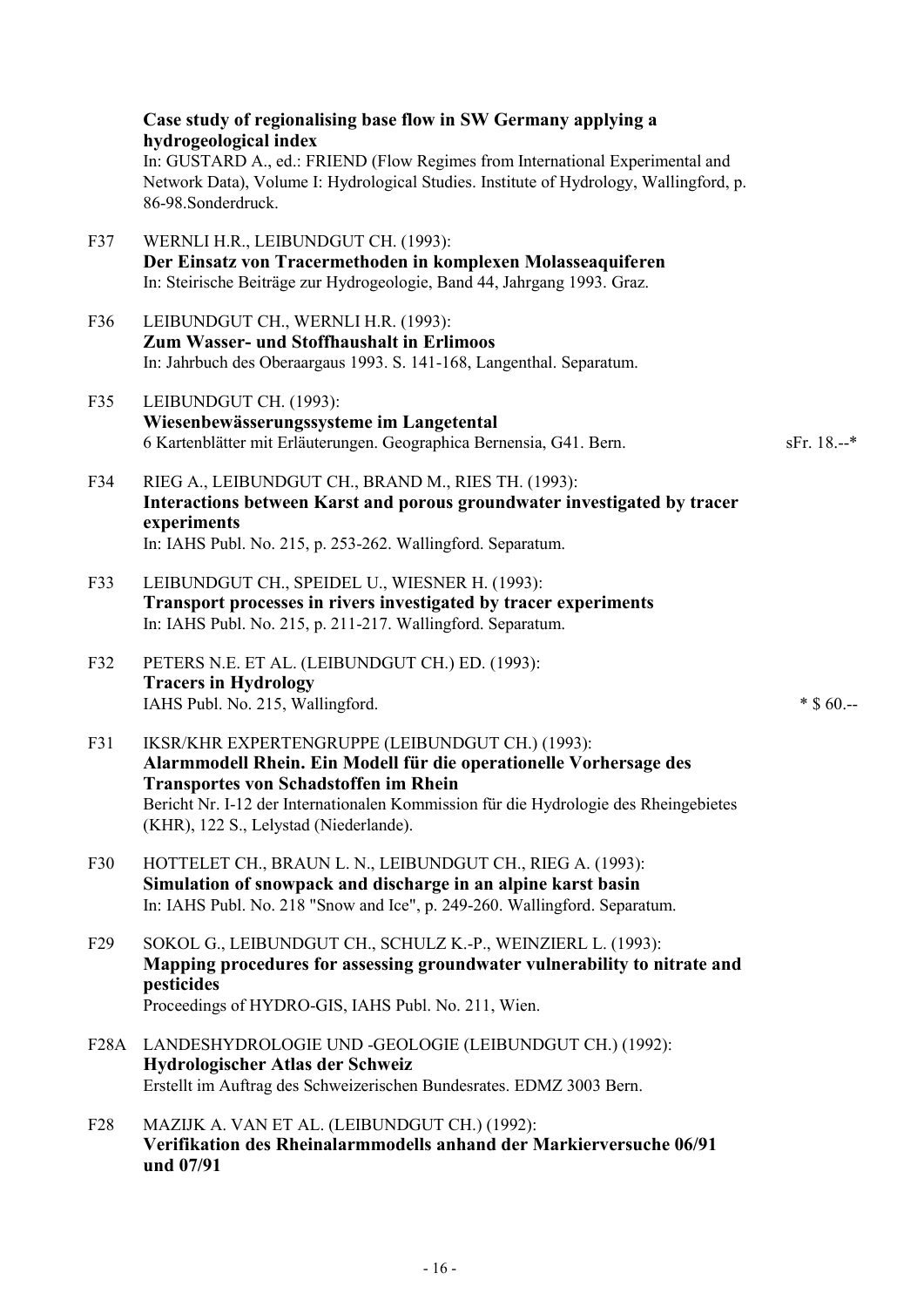Bericht der Internationalen Kommission für die Hydrologie des Rheingebietes (KHR), Lelystad (Niederlande).

- F27 DEMUTH S. (1992): **Dreisamniederung und östlicher Kaiserstuhl** In: Schwarzwald und Oberrheintiefland. Eine Einführung in das Exkursionsgebiet in Freiburg im Breisgau. Freiburger Geographische Hefte, H. 35, S. 209-222.
- F26 CARVALHO A. DE ET AL. (LEIBUNDGUT CH.) (1992): **Porous Aquifer - Test Site Merdingen (Germany)** In: Transport Phenomena in Different Aquifers (Investigations 1987-1992), Steirische Beiträge zur Hydrogeologie, 43, Graz, p. 251-280. Separatum.
- F25 LEIBUNDGUT CH., SPEIDEL U., WIESNER H., MAZIJK A. VAN (1992): **Investigation of flow and transport parameters in rivers** In: Tracer Hydrology, Eds.: Hötzl H., Werner A., Rotterdam, p. 379-385. Separatum.
- F24 MAZIJK A. VAN, WIESNER H., LEIBUNDGUT CH. (1992): **Das Alarmmodell für den Rhein - Theorie und Kalibrierung der Version 2.0** In: Deutsche Gewässerkundliche Mitteilungen Jahrgang 36, Heft 2, S. 42-47. Sonderdruck.
- F23 RIEG A., LEIBUNDGUT CH. (1992): **Gauging of high variable discharge using tracer dilution method** In: Tracer Hydrology, Eds.: Hötzl H., Werner A., Rotterdam, p. 287-289. Separatum.
- F22 LEIBUNDGUT CH. & ZUPAN M. (1992): **Determination of residence time in Lake Bled** In: Tracer Hydrology, Eds.: Hötzl H., Werner A., Rotterdam, p. 3-10. Separatum.
- F21 HIMMELSBACH H. ET AL. (LEIBUNDGUT CH.) (1992): **Fractured Rock - Test Site Lindau / Southern Black Forest (Germany)** In: Transport Phenomena in Different Aquifers (Investigations 1987-1992), Steirische Beiträge zur Hydrogeologie, 43, Graz, p. 159-228. no reprint.
- F20 BEHRENS H. ET AL. (LEIBUNDGUT CH.) (1992): **Investigations with Natural and Artificial Tracers in the Karst Aquifer of the Lurbach System (Peggau-Tanneben-Semriach, Austria)** In: Transport Phenomena in Different Aquifers (Investigations 1987-1992), Steirische Beiträge zur Hydrogeologie, 43, p. 9-158, Graz. no reprint.
- F19 LEIBUNDGUT CH. ET AL. (1992): **Investigation of Solute Transport in the Porous Aquifer of the Test Site Wilerwald (Switzerland)** In: Transport Phenomena in Different Aquifers (Investigations 1987-1992), Steirische Beiträge zur Hydrogeologie, 43, Graz, p. 229-250. Separatum.
- F18 DEMUTH S. (1991): **Hydrologische Analyse auf der Grundlage regionaler Datensätze** Mitteilungen zum IHP-IV-Projekt H-5-5 (FRIEND). Projekt 2: Niedrigwasser natürliche und anthropogene Regime. Deutsche Gewässerkundliche Mitteilungen 35, H. 5/6, S. 192. Sonderdruck.
- F17 LEIBUNDGUT CH. (1991):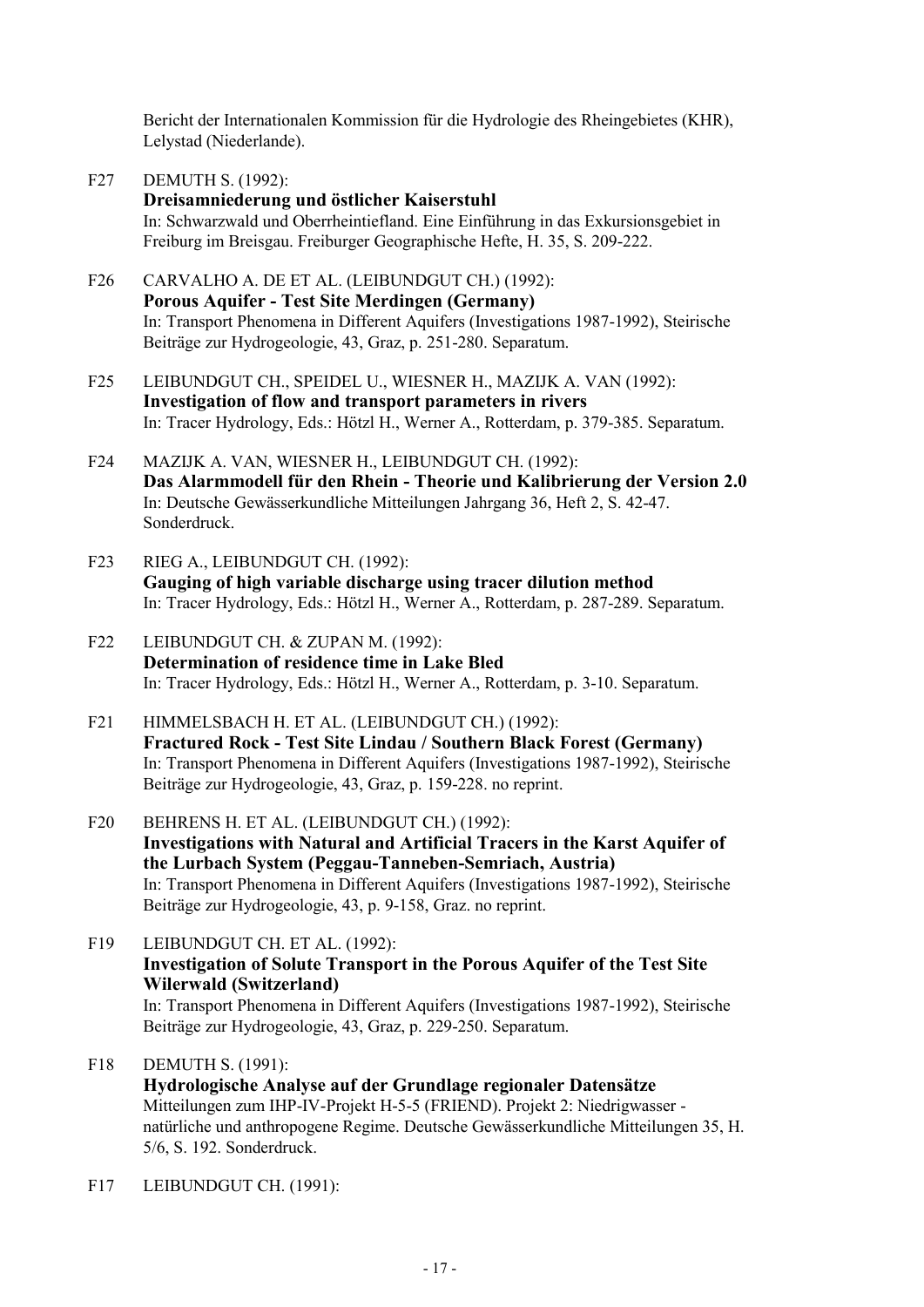**Eichung und Verbesserung eines Alarmmodells für den Rhein** In: Schriftenreihe des Instituts f. Wasserbau und Wasserwirtschaft der RWTH Aachen, Bd. 81, S. 29-46. Separatum.

F16 LEIBUNDGUT CH. (1991): **Erfassung von Markierstoffen in Fließgewässern mittels Unterwasserfluorometer** In: Fließzeitbestimmung und Stofftransportuntersuchungen im Rhein, Schweizerische Landeshydrologie, S. 119-132. Bern.

- F15 LEIBUNDGUT CH. (1991): **Brunnenstollen im Oberaargau** In: Jahrbuch des Oberaargaus 1991, S. 59-86. Langenthal. Separatum.
- F14 RIEG A., DEMUTH S., LEIBUNDGUT CH. (1990): **Human Impact on the Water Quality in a Small Research Basin in Germany** XX Gerneral Assembly IUGG, Vienna, August 11.-24. IAHS Publ. No. 203, p. 239- 248. Separatum.
- F13 DEMUTH S. (1990): **Hydrologische Analyse auf der Grundlage regionaler Datensätze** Mitteilungen zum IHP-IV-Projekt H-5-5. Applications of Methods of Hydrological Analysis Using Regional Data Sets. Deutsche Gewässerkundliche Mitteilungen 34, H.5/6, S. 198-200. Separatum.
- F12 DEMUTH S., LEIBUNDGUT CH. (1990): **Changing Landscape and its Impact on the Water Budget** In: International Symposium on Urban Planing and Stormwater Management, May 28 - June 1, 1990, Malaysia, p. 151-159. Separatum.
- F11 LEIBUNDGUT CH. (1990): **Tracerhydrologie - Spurenstoffe für den Umweltschutz** Sonderdruck der Pressestelle der Universität. Freiburg i. Br.
- F10 LEIBUNDGUT CH. (1990): **Das Aufdecken von Stofftransportbahnen mit Hilfe der Tracertechnik** 47. Deutscher Geographentag Saarbrücken 2.-7. Okt. 1989. S. 92-97. Separatum.
- F9 DEMUTH S. (1989): **The Application of the West German IHP Recommendations for the analysis of Data from Small Research Basins** In: Proceedings of the Conference FRIENDS in Hydrology, Norway, 1-6 April 1989. IAHS Publ. No. 187, p. 47-60.
- F8 GUSTARD A., ROALD L., DEMUTH S., LUMADJENG H., GROSS R., ARNELL, N. (1989): **Flow Regimes from Experimental and Network Data (FREND). Vol II. Hydrological Data** Institute of Hydrology, Wallingford.
- F7 DEMUTH S. (1989): **Small Research Basin Studies**